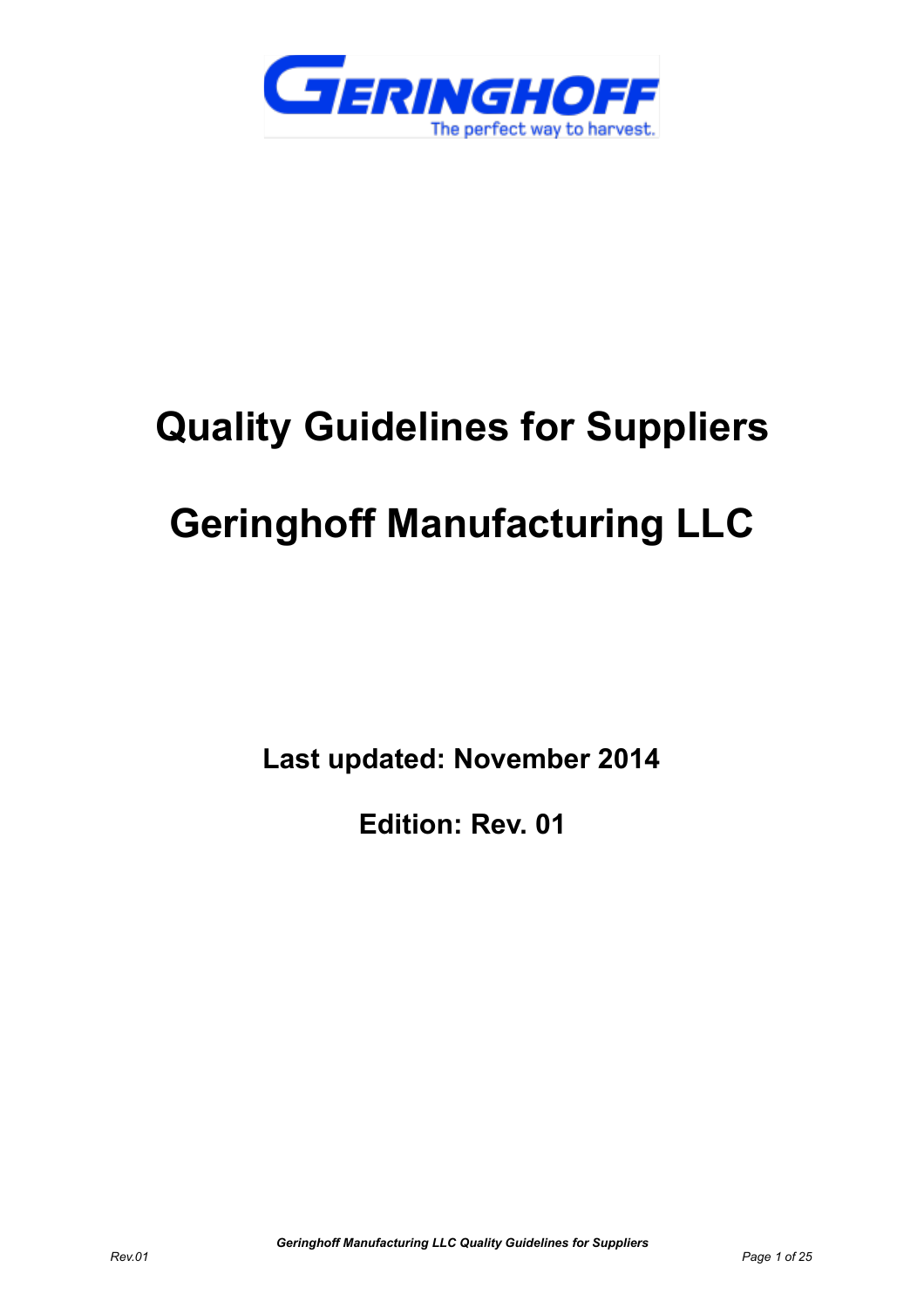

### **Foreword**

High customer expectations and global competition demand continual improvement to all our products and also to all processes and company operations. Customer satisfaction based on quality in all aspects is one of the decisive factors for Geringhoff's success.

Quality is not achieved only at the end of a value-creation process but rather during that process itself. A suitably designed quality management system, employees that are aware of quality issues, the quality of the processes and procedures and the adherence to schedules together determine the capability of a company to ensure the quality of its products.

For this reason we expect the requirements described in this Code of Conduct to be met by the quality management systems of our suppliers. We regard our suppliers as partners. These guidelines are intended to help prevent quality issues from arising and to ensure problem-free dealings between Geringhoff and our suppliers while minimizing quality-related costs.

It must be the objective of all our efforts to ensure problem-free supply in accordance with the contractually

specified conditions, irrespective of whether these supplies are delivered by the Supplier or by its subcontractor.

Beginning with our supplier selection process, Geringhoff considers not only the commercial and qualitative aspects but also the possibilities of a long-term and process-orientated partnership.

In addition to high quality, flexibility, creativity, openness and reliability, Geringhoff expects an approach to value creation that goes beyond mere price setting.

Achieving the zero-defects objective for all deliveries is therefore a compulsory condition; this can be achieved and secured, however, only through the joint efforts of Geringhoff and its suppliers.

St. Cloud, MN mm/dd/yyyy

*\_\_\_\_\_\_\_\_\_\_\_\_\_\_\_\_\_\_\_\_\_ \_\_\_\_\_\_\_\_\_\_\_\_\_\_\_\_\_\_\_\_\_* Head of Purchasing Geringhoff **Head of Quality Geringhoff** Head of Quality Geringhoff

\_\_\_\_\_\_\_\_\_\_\_\_\_\_\_\_\_\_\_\_\_\_\_

**Supplier**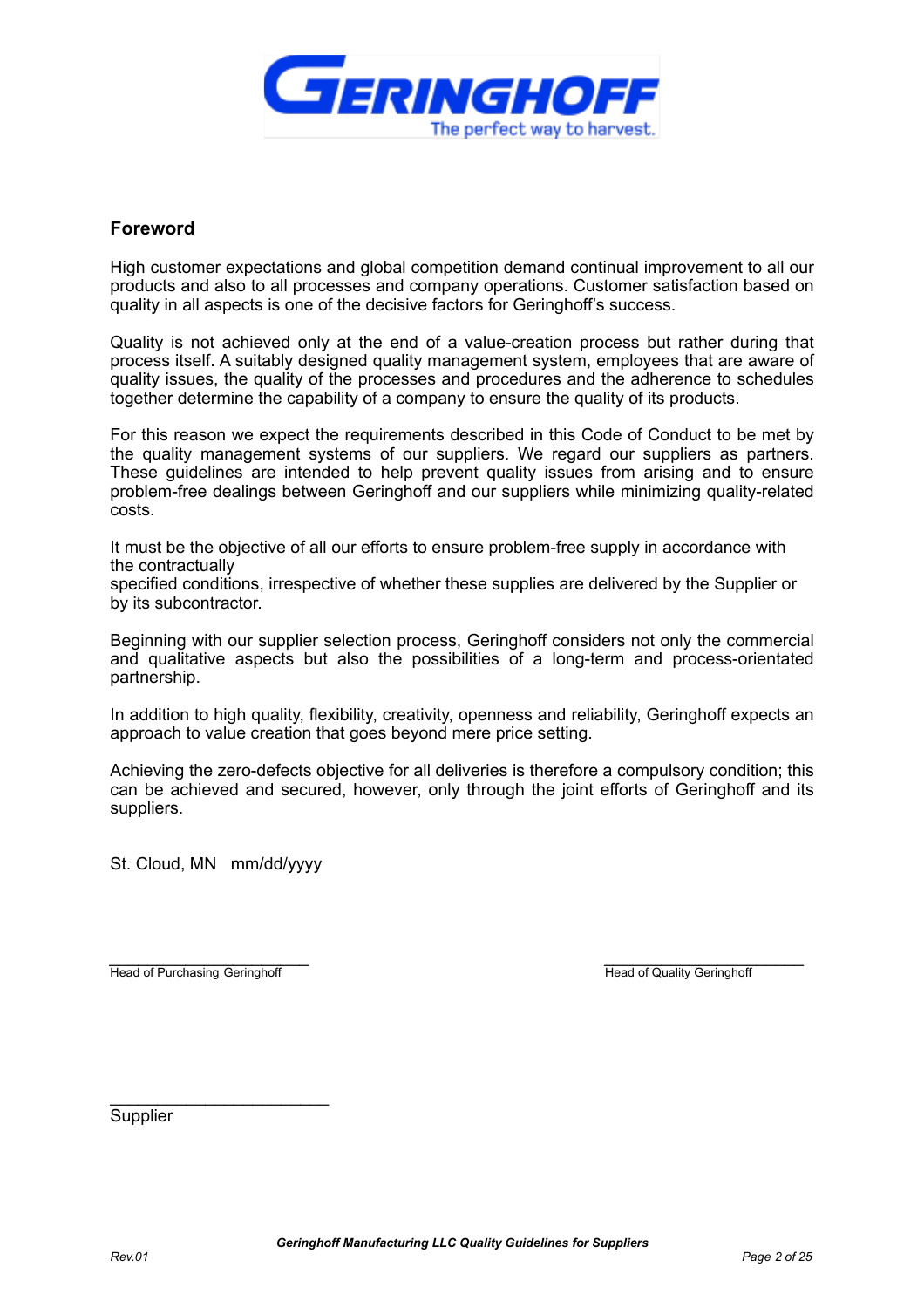

## **Contents:**

## **1. General Requirements**

- 1. Scope of validity
- 2. Quality management
- 3. Environment
- 4. Project management
- 5. Business language
- 6. Quality objectives
- 7. Process and product approval
- 8. Product and/or process changes
- 9. Special characteristics
- 10. Subcontractors/Changes to subcontractors
- 11. Defective products
- 12. Remedial work
- 13. Supplier quality/Goods receipt
- 14. Supplier evaluation
- 15. Supplier escalation process
- 16. Handling of complaints
- 17. Complaint costs
- 18. Continuous improvement process (CIP)
- 19. Quality agreements and ppm management

## **2. Planning**

- 2.1. Technical documents
- 2.2. Feasibility analysis
- 2.3. Process failure mode and effects analysis (FMEA process)
- 2.4. Production control plans
- 2.5. Test planning
- 2.6. Series monitoring
- 2.7. Systems and equipment
- 2.8. Test equipment
- 2.9. Capability certification
- 2.10.Servicing
- 2.11.Audit
- 2.12.Subcontractors
- 2.13.Approval of serial production
- 2.14.Shipping (labeling and packaging)
- 2.15.Productive capacity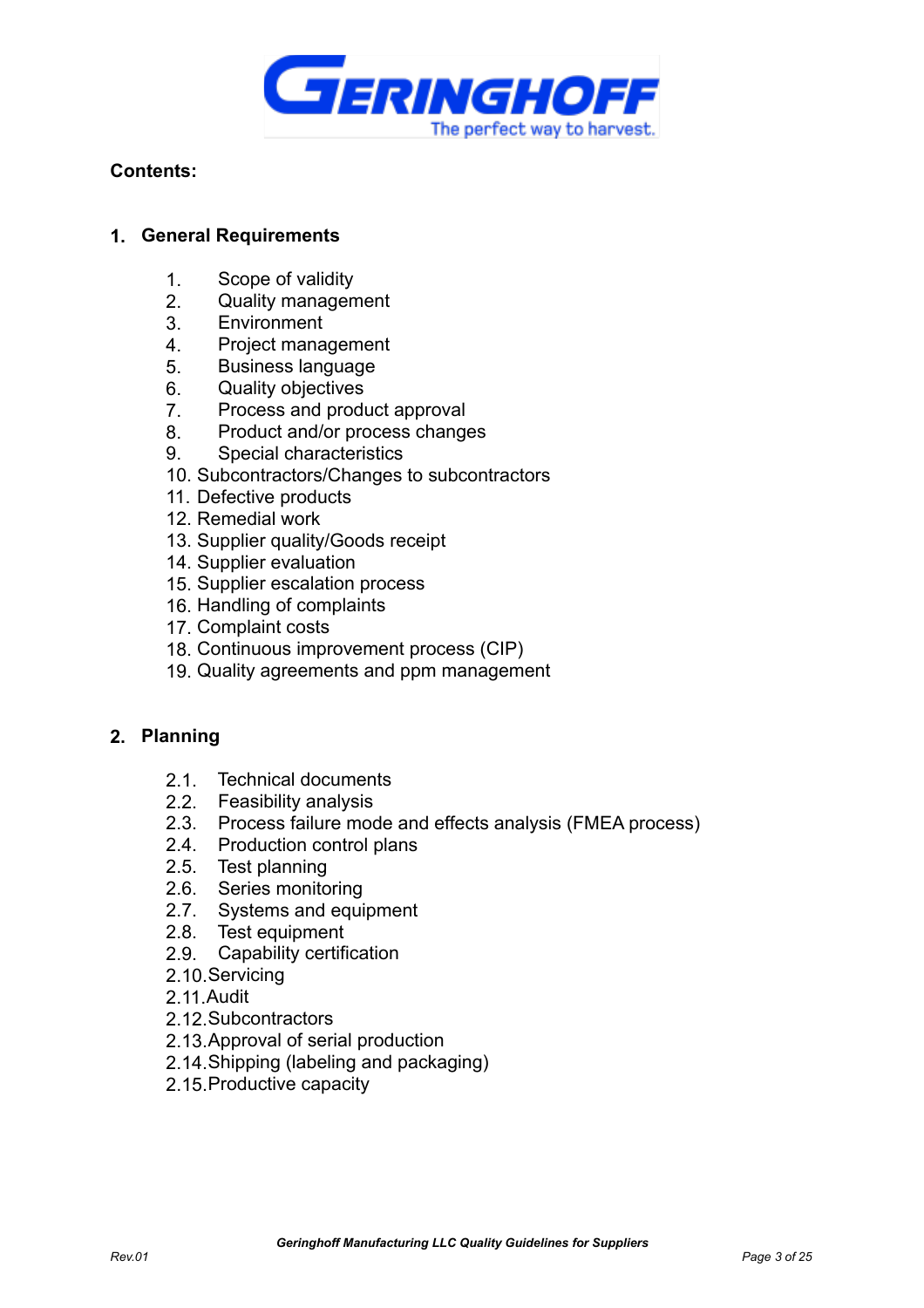

## **3. Process and product approvals**

- 3.1. Initial sample
	- 3.1.1. Causes for initial sample
	- 3.1.2. Initial sample documentation
	- 3.1.3. Deviations in initial samples
	- 3.1.4. Special approvals
	- 3.1.5. Storage of reference samples
- 3.2. Requalification test
- 3.3. Labeling and traceability

### **4. Additional Requirements**

- 4.1.Retention periods
- 4.2.Appointment of responsible persons
- 4.3.Supplementary law
- 4.4.Non-disclosure
- 4.5.Term of the Agreement

## **5. Product Liability**

**6. Change history of Guidelines**

## **7. Final provisions**

## **8. Appendices**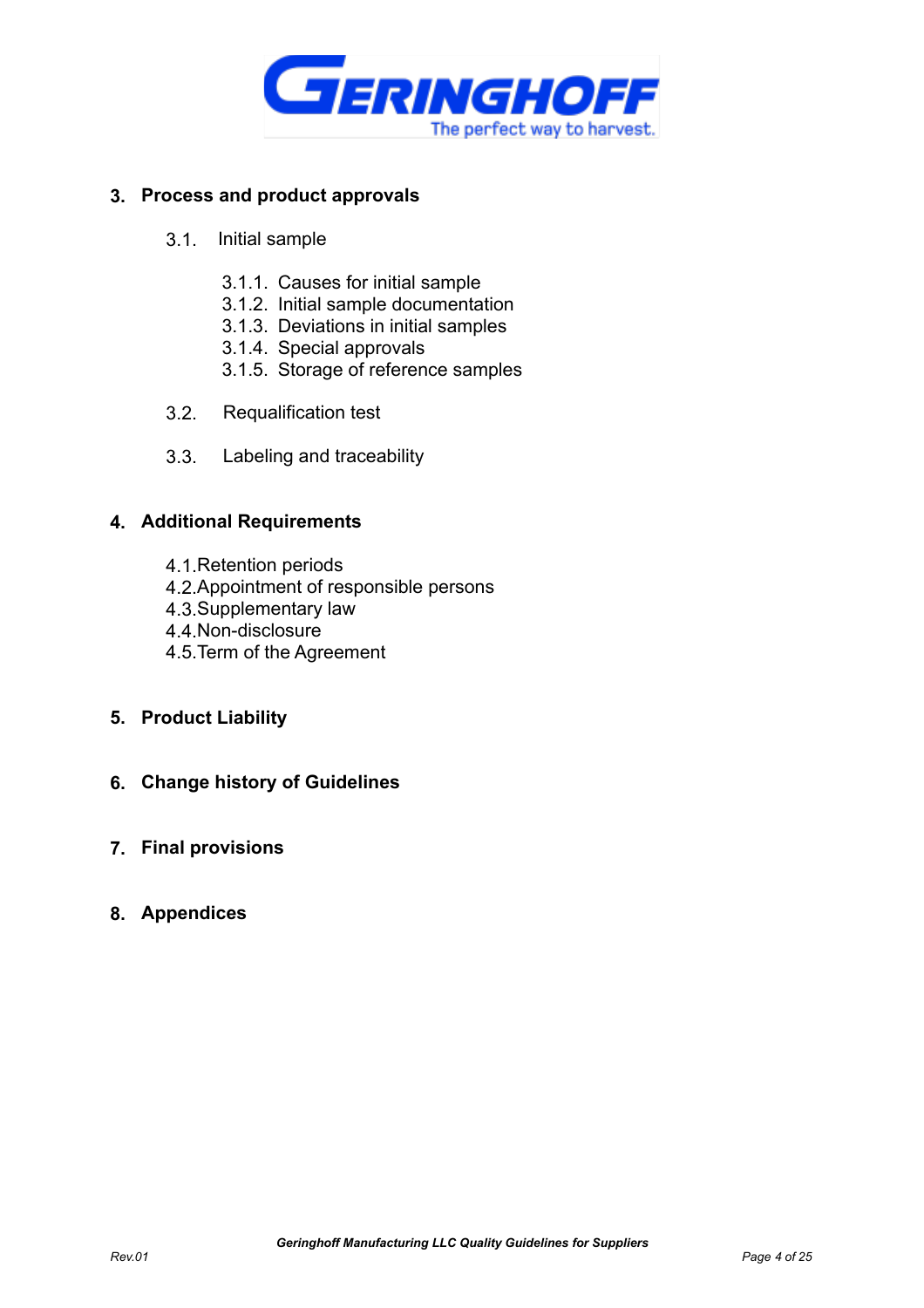

## **1 General Requirements**

#### **1.1 Scope of validity**

These Quality Guidelines for Suppliers from Geringhoff describes the requirements we make of our suppliers, the way we select and assess our suppliers, and the contractual framework conditions. In addition to these Quality Guidelines for Suppliers, the framework agreement agreed between the parties and the conditions of each specific order also apply.

These Quality Guidelines for Suppliers is an integral part of our order placed with the supplier, i.e. they are deemed to be accepted by the Supplier on accepting the order. Deviations or additional conditions, in particular the Supplier's terms of delivery, shall apply only where this has been expressly agreed in writing. External service providers and outsourced processes (extended workbench) are also considered to be Suppliers.

#### **1.2 Quality management**

The Supplier is wholly responsible for the products and services it supplies.

To fulfill this responsibility the Supplier must maintain a quality management system in accordance with ISO 9001, as amended.

As evidence of this the Supplier must provide Geringhoff with a valid certificate from an accredited certification body before concluding the contract, or agree to a Quality Audit by Geringhoff, and agree to a timely accredited certification. The Supplier is further required, on expiry of the certificate, to submit a certificate of re-certification, in good time and unprompted.

If the Supplier obtains from an upstream supplier production or inspection equipment, software, services, materials or other advance supplies for the manufacture or quality assurance of the supplied goods, the Supplier must integrate these contractually into its quality management system or ensure the quality of the advance supplies itself.

#### **1.3 Environment**

Geringhoff is committed to minimizing its impact on the environment. The processes used for manufacturing the parts and the materials used in them must comply with the current state of the art and the relevant regulations. We therefore also expect our suppliers to be committed to protecting the environment.

#### **1.4 Project management**

To ensure that the project is executed on time and to the required quality, project planning must be carried out. The scheduling must be in agreement with the dates specified by Geringhoff. In the event of changes or scheduling deviations, the modified project plans must be presented to Geringhoff without delay and are subject to approval.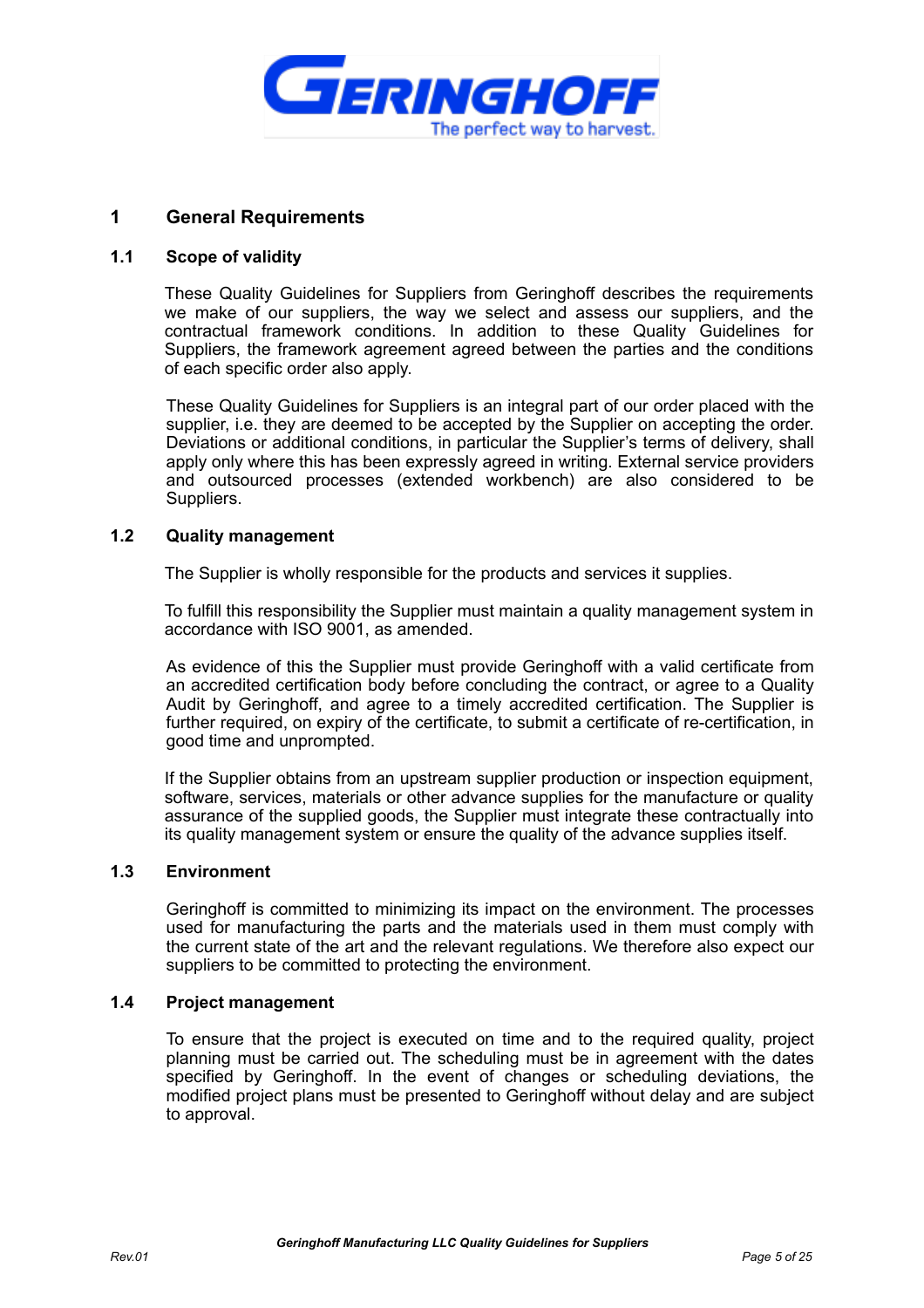

#### **1.5 Business language**

The business language used by Geringhoff Manufacturing LLC is English.

#### **1.6 Quality objective**

To ensure that we jointly achieve the 'zero-defects principle', the Supplier's most important task in respect of its quality planning is to implement a 'zero defects strategy' and to take all actions that are necessary for this goal to be reached.

In this respect the acceptable quality level (AQL) is zero. This also applies to standard parts and sundries. Any deviation from this requires the written agreement of Geringhoff.

#### **1.7 Process and product approval**

The approval of products and processes is based on VDA Volume 2 or AIAG (production process and product approval (PPF) procedure), unless another is specified. The approval specification shall be submitted in writing by the Geringhoff quality assurance department.

#### **1.8 Product and/or process changes**

Changes to the product and/or process must be communicated promptly in writing to the Geringhoff quality assurance department and are subject to approval (see section 1.7). These must be documented in the appropriate process and product history.

#### **1.9 Special characteristics**

Special characteristics are defined by Geringhoff as follows:

- Characteristics of importance to function/product features
- Characteristics of importance to process

These defined characteristics require a special level of attention since any variation from them may affect product safety, lifetime, assembly or mounting, the function and the quality of subsequent manufacturing processes, and also statutory regulations. The special characteristics are defined and specified by Geringhoff in appropriate documents such as drawings.

These characteristics must be considered and monitored in all relevant planning stages and must always be maintained in the latest product versions.

As a general principle, all product and process characteristics are important and must be maintained and documented.

#### **1.10 Subcontractors and changes to subcontractors**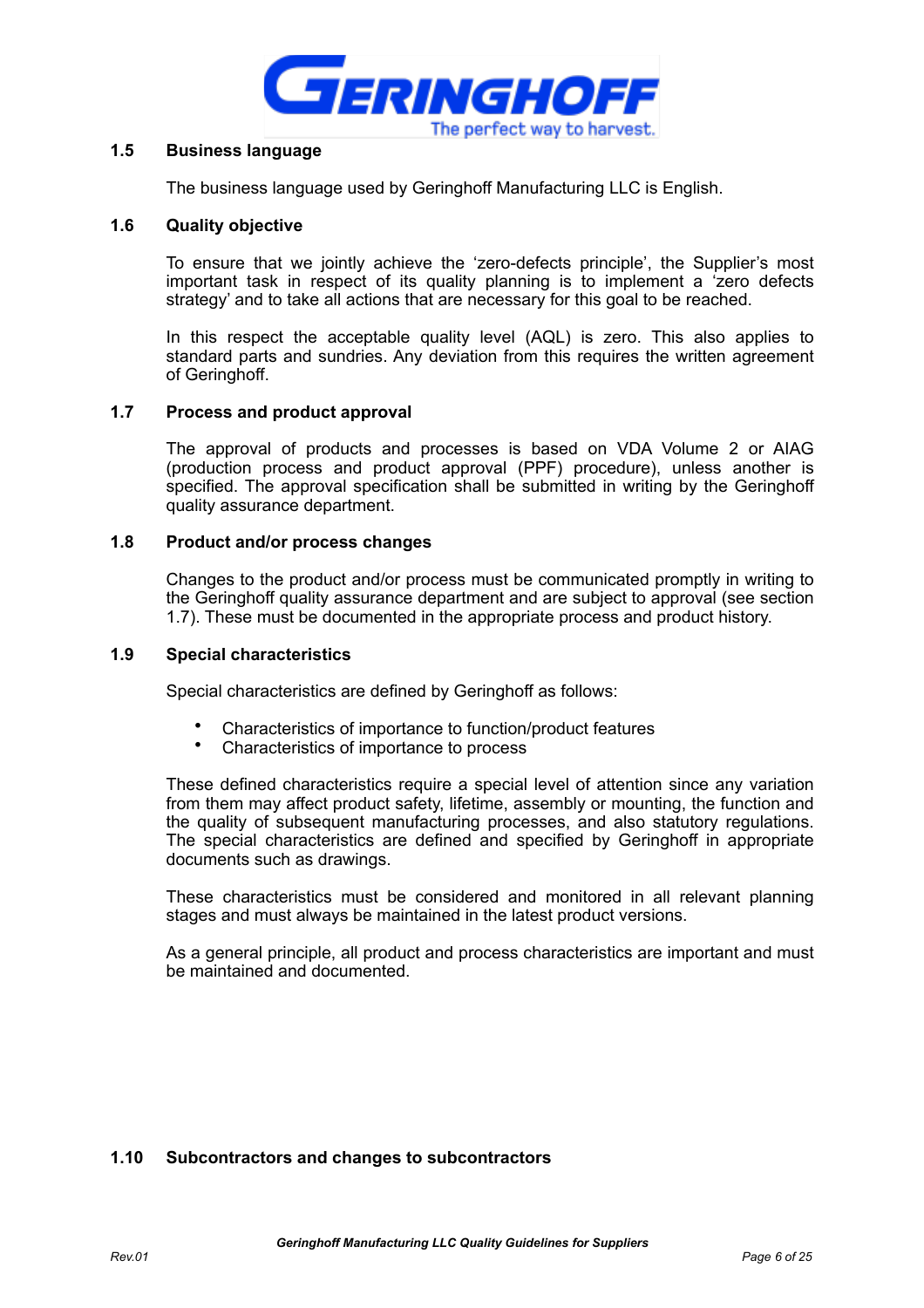

The Supplier is responsible for choosing its subcontractors and in doing so must conform to the regulations in these Guidelines.

Any change of subcontractor must be communicated to Geringhoff immediately in writing and is subject to approval by the quality assurance department. A production process and product approval (PPF), which the Supplier must undertake itself, is required. The outcomes of the approval must be documented and archived and made available to Geringhoff on request.

#### **1.11 Defective products**

Defective products must be specially labeled and stored separately from other products. Batches that have been reworked must be labeled accordingly. In exceptional cases, products that do not meet the specification may be supplied exclusively by prior written special approval that is limited in time or quantity. In all cases, however, the Supplier shall undertake immediately actions, in accordance with the arrangements made, to ensure the products once again conform to the specification. The Principal reserves the right to insist on 100% inspections of goods until the original process quality is restored.

#### **1.12 Reworking**

The Supplier must ensure that any reworking of its products causes no detrimental effects (on dimensions, function, strength, working life etc.).

Any reworking that causes a change in the characteristics of the product or design deviations from the specification must be approved in writing by Geringhoff. The Supplier must apply for such approval from Geringhoff in good time. Reworked products must be appropriately labeled, stating the reworked characteristics and the type of reworking carried out.

#### **1.13 Delivery quality/receipt of goods**

Products supplied by the Supplier must show no faults in design, materials or workmanship and must conform to the contractually agreed specification and properties. The Supplier must provide evidence of the composition of the materials used and their individual components, as well as evidence of the associated environmental considerations.

The Supplier will be notified of deliveries that are not unreservedly approved in the form of a complaint. The costs incurred to Geringhoff as a result of this will be borne entirely by the Supplier.

Geringhoff shall restrict its incoming goods inspections to an examination for outwardly discernible transport or packaging damage and volume and identification checks against the delivery documents.

The revision suffix of the Geringhoff drawing must be clearly marked on the delivery note and the packaging.

Any defects in the delivery will be notified by Geringhoff immediately after they are discovered, in writing or by electronic communication Provided that Geringhoff fulfills the aforementioned obligation, the Supplier waives any claim that the notice of defects is late.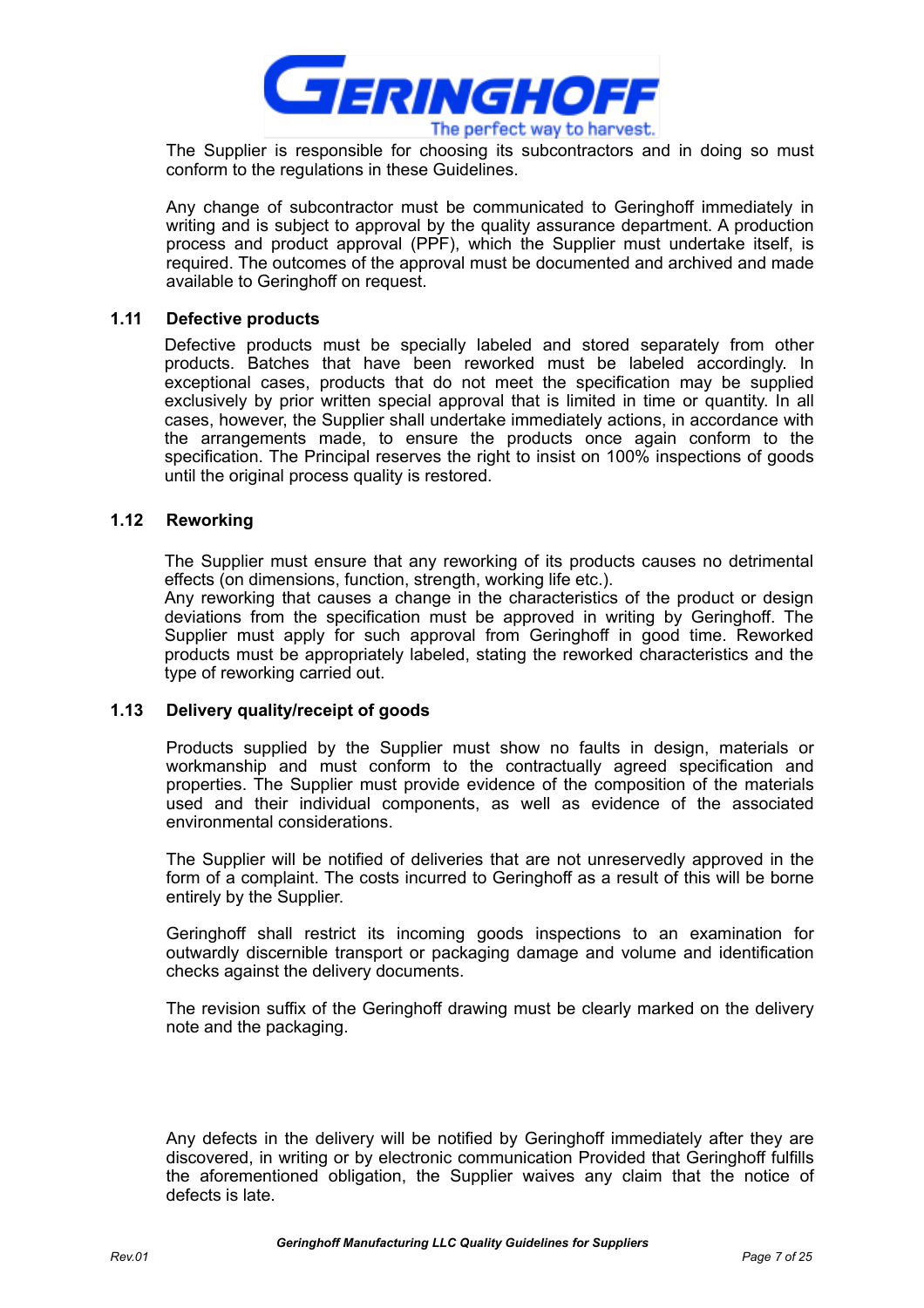

#### **1.14 Supplier evaluation**

A supplier evaluation is held annually in respect of product quality, which includes packaging, delivery reliability, correctness of quantity supplied and soft factors (price to performance ratio, service). The outcome is classified by quality into one of three categories (A, B or C).

If the agreed target values are not achieved or if significant problems are discovered, the supplier escalation process is initiated; see section 1.15–

Explanation of the supplier quality categories:

- Status A: The Supplier satisfies all requirements completely.
- Status B: The Supplier does not satisfy the requirements. To remedy this situation we request that you submit a plan of action by DD.MM.YYYY.
- Status C: The Supplier does not satisfy the requirements of our company. Geringhoff currently sees no reason for continuing our partnership with regard to future business. To remedy this situation we request that you contact us for a discussion on our premises. Please arrange an appointment with your responsible contact by DD.MM.YYYY.

#### **1.15 Supplier escalation process**

If quality or logistics problems arise repeatedly, Geringhoff's quality assurance department will initiate the supplier escalation process. The objective of this process is to enable the Supplier to implement measures that will ensure that the products and materials supplied in future will again meet the demands set by Geringhoff.

Depending on the duration and severity of the problems, the ranking will be categorized in one of three escalation categories, as described below.

The categorization into one or another category is made as follows:

- Analysis of cause of escalation
- An action plan to eliminate the cause of escalation and to bring quality back into line with the agreed objectives is drawn up.
- Action plan is put into practice
- Monitoring/tracking of agreed action plan
- Depending on the effectiveness of the measures in the action plan, the next stage is either further escalation or de-escalation.

Definition of the individual escalation categories:

#### *Escalation category 1:*

Where the Supplier is at fault for problems arising in respect of quality deviations, deviations from objectives, repeated complaints or delays in supply, it will be confronted with these problems. This quality discussion will take place at the St. Cloud site.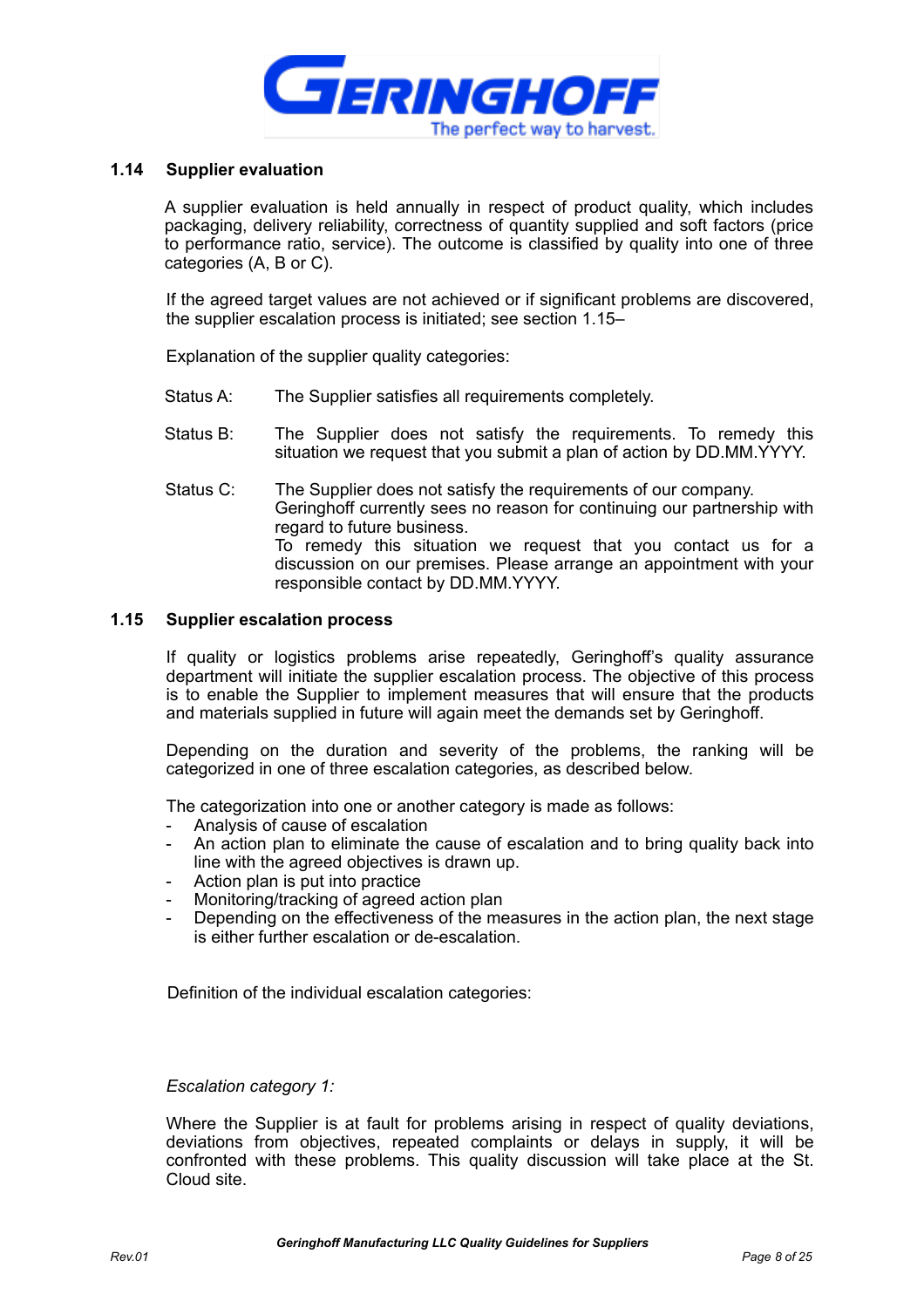

During the complaints process the Supplier must initiate an effective/target-aimed solution to the problem and must document this as an 8D report (including 5 Why's or Ishikawa) and/or an action plan.

#### *Escalation category 2:*

The action plan is examined and analyzed at the Supplier's premises on the basis of suitability and effectiveness. This examination may also take place as part of a quality or logistics audit. The resultant outcomes are documented in the form of an action plan. The Supplier is responsible for implementing the agreed measures and must report regularly on the relevant status to the appropriate positions at Geringhoff.

The costs incurred by Geringhoff as a result of additional expenditure will be charged to the Supplier.

#### *Escalation category 3:*

If the agreed quality requirements from escalation category 2 are not met, the Supplier is placed in escalation category 3. This will result in the Supplier being barred from new inquiries from Geringhoff.

In escalation category 3 the problems that have caused the escalation are analyzed by a Geringhoff team at the Supplier's premises. The Supplier agrees to support all the activities undertaken by the Geringhoff personnel. The Supplier's company management must ensure that the agreed measures will be adhered to.

To ensure the effectiveness of the agreed measures, their status is monitored and documented by periodic reviews. The interval of the reviews is defined and maintained by the parties affected.

If the agreed measures are not completed by the Supplier on time and do not achieve the intended aims, Geringhoff reserves the right to place a resident engineer at the Supplier's premises. The costs incurred for the resident engineer and the costs incurred internally by Geringhoff shall be charged to the Supplier.

#### **1.16 Complaints processing**

Where a complaint is raised by Geringhoff, fault remedying actions must be introduced immediately and documented and submitted by the agreed time in the structured form of an '8D report', see Appendix.

The 1-5-10 rule applies here:

**1** = Within one (1) working day the immediate actions must be stated and described to

Geringhoff. This includes actions to be taken on our premises.

**5** = Within five (5) working days the Supplier must notify Geringhoff of the cause of the defect and the planned remedial actions.

**10** = Within ten (10) working days the planned remedial actions must be in place and the efficacy tests carried out. This must also be confirmed to Geringhoff in the 8D report.

#### **1.17 Costs arising from complaints**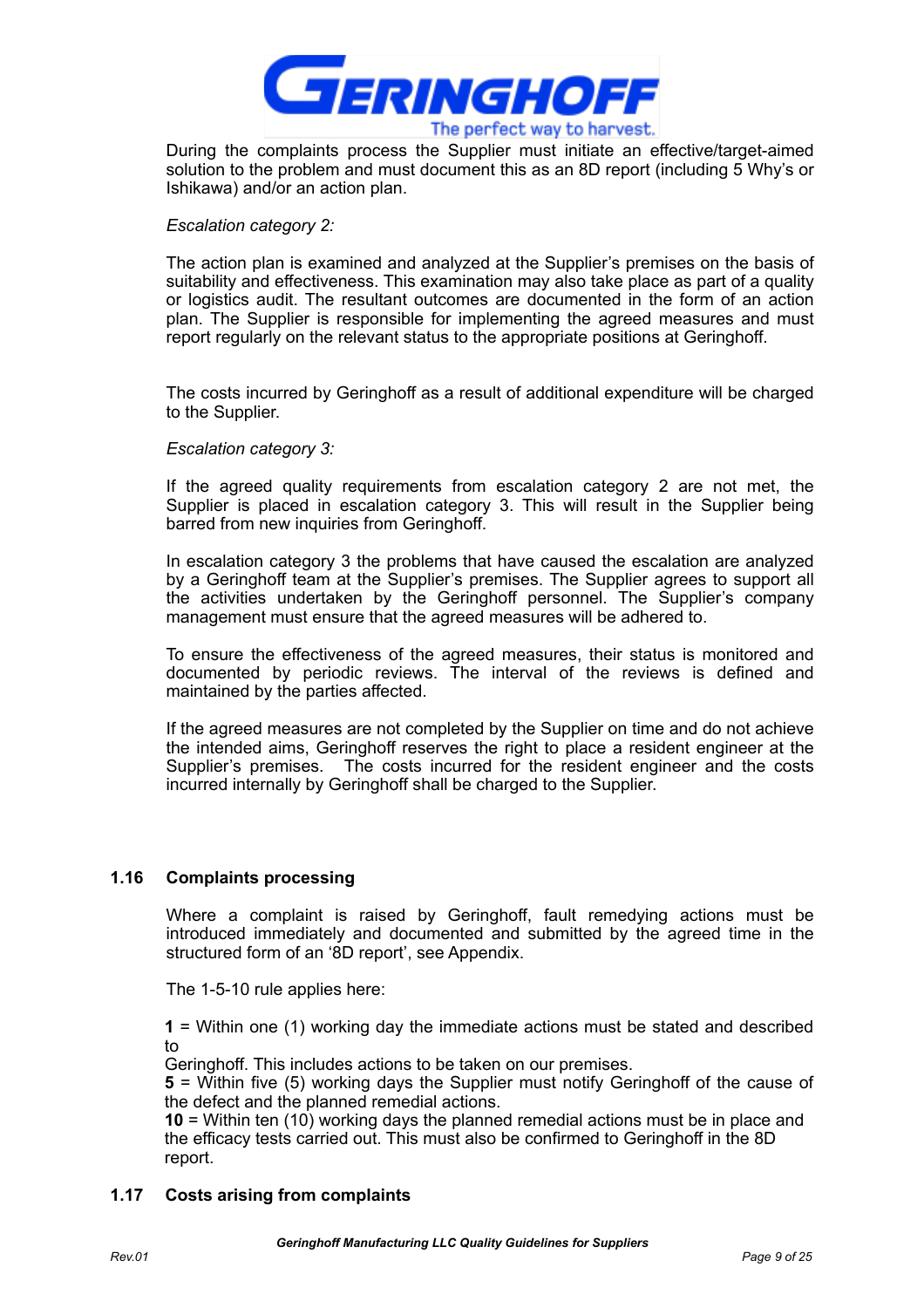

In the event of a complaint Geringhoff will charge the Supplier for the costs incurred by the complaint processing a \$100 USD fee.

In addition to the complaint costs, further costs may also be charged to the Supplier where the cause can be traced to the faulty product, e.g.

- internal costs such as modifications to Geringhoff products
- external costs such as corrective works direct on customers' premises

#### **1.18 Continuous improvement process (CIP)**

The Supplier has introduced into its company a structured continuous improvement process for all products, processes, operating procedures and services. It applies this demonstrably for all products supplied to Geringhoff and for all activities linked to the business relationship. The effectiveness of this is demonstrated by continual improvements to quality performance, price, delivery performance, flexibility and cooperation. The relevant programs and measures for continuous improvement must be made available to Geringhoff on request.

#### **1.19 Quality agreements**

For the operational implementation of the strategic objective of the 'zero defects principle', Geringhoff and the Supplier agree on measurable targets for delivery quality (ppm (parts per million) objectives).

The target value is specified as

(ppm = parts per million: the maximum number of defective parts per million parts supplied)

Where it is technically advantageous and practical, only one target value should generally be agreed upon per product family supplied by the Supplier, or, where possible, for all products supplied by it.

The ppm values are collected monthly by Geringhoff and go into the annual supplier evaluation. They are also the basis for specific actions for continuous quality improvement.

The ppm agreement does not relate to a quality level accepted by Geringhoff. No parts recognized as faulty are accepted in principle and their costs are borne by the Supplier.

#### **2 Planning**

#### **2.1 Technical documents**

 The Supplier must ensure, by means of a distribution and modification system, that all relevant positions are supplied with the most current technical documents at all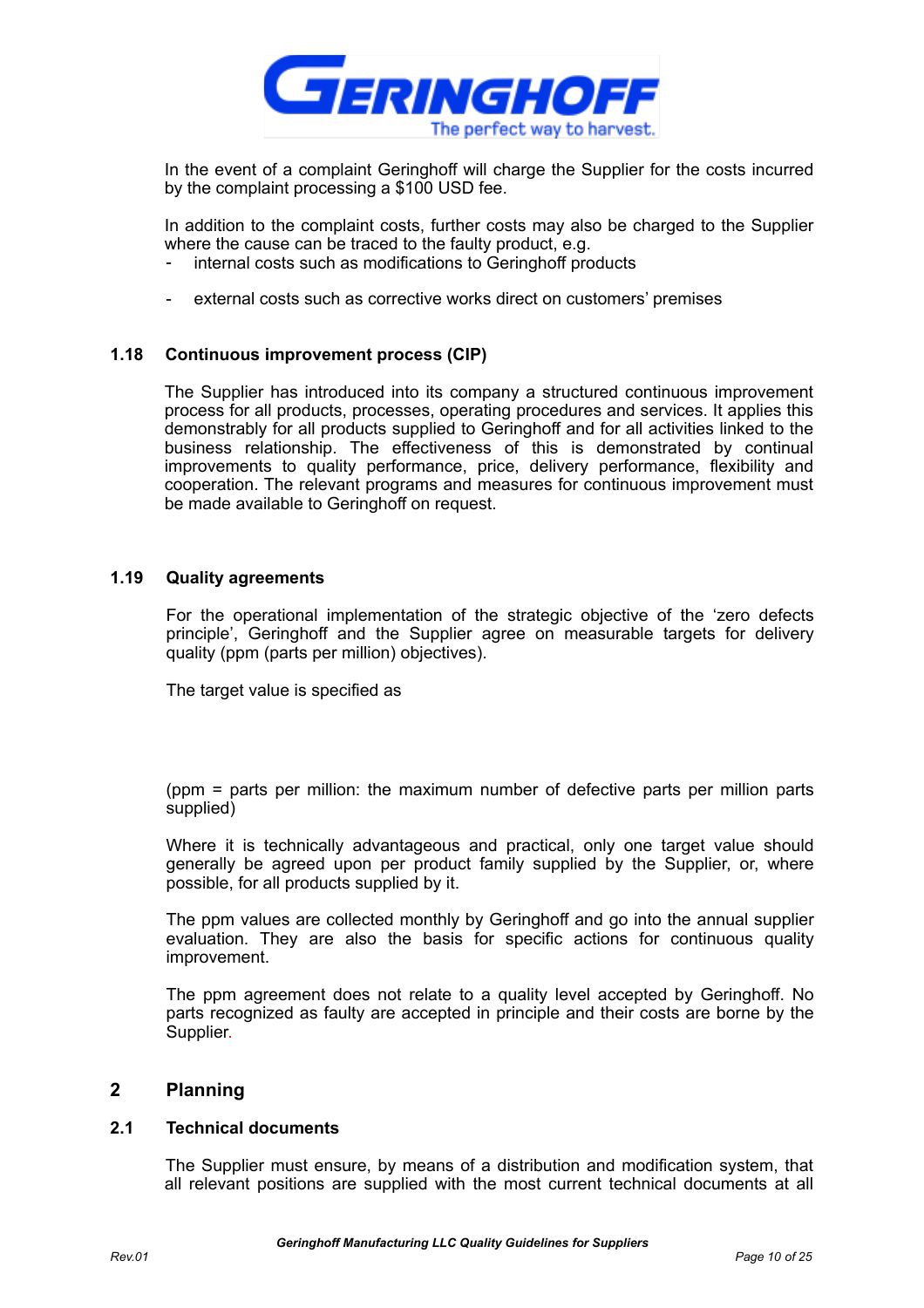

times, and additionally, that at the time of any product change, all documentation rendered invalid by the modification is removed or marked as invalid.

For the purposes of this rule, technical documents are:

- Drawings
- Additions to these drawings
- Specifications and standards
- Framework agreements

The Supplier must always manufacture in accordance with the most up-to-date technical documentation.

Within the framework of its preliminary quality planning the Supplier must check its technical documentation for completeness and latest date in order to ensure that the manufacturing is in accordance with this guideline.

Technical discrepancies must be clarified immediately with Geringhoff's development department and any arrangements made must be documented. Missing technical documents should be requested via Geringhoff's purchasing department.

The amendment service is governed by the Geringhoff purchasing department.

No technical documents provided by Geringhoff may be made available to third parties and must be treated as confidential.

#### **2.2 Manufacturing feasibility analysis**

Evaluation of the feasibility of manufacture of the requested product under production-line conditions must be successfully completed on placing of orders. This forms the basis for the procurement of production and operational equipment. Before serial production begins, quality performance must be determined by means of a test series. Manufacturing feasibility analyses and test series must be performed for all new products, product or process modifications and changes to batch quantities. Any necessary corrections to the product or process will be made in the relevant area of responsibility. The Supplier undertakes to implement and adhere to the operations necessary for defect-free production (feasibility of manufacture).

#### **2.3 Process failure mode and effects analysis (Process FMEA)**

The Supplier must perform risk (FMEA) analyses for all processes used to produce products supplied to Geringhoff and update the FMEAs in the event of any deviation of the product or process quality or of changes to the process. All parameters related to product safety must be integrated into the analysis. Points assessed as critical must be immediately and effectively improved by means of suitable corrective actions and preventive measures to ensure that the specification, properties and product safety, together with feasible manufacturing, can be guaranteed. To implement the defined actions, schedules and responsible persons must be specified so that the actions are taken and completed before commencement of serial production.

All phases of the product production sequence such as

- − Development
- − Production
- − Packaging
- − Transport
- Recycling/disposal, where relevant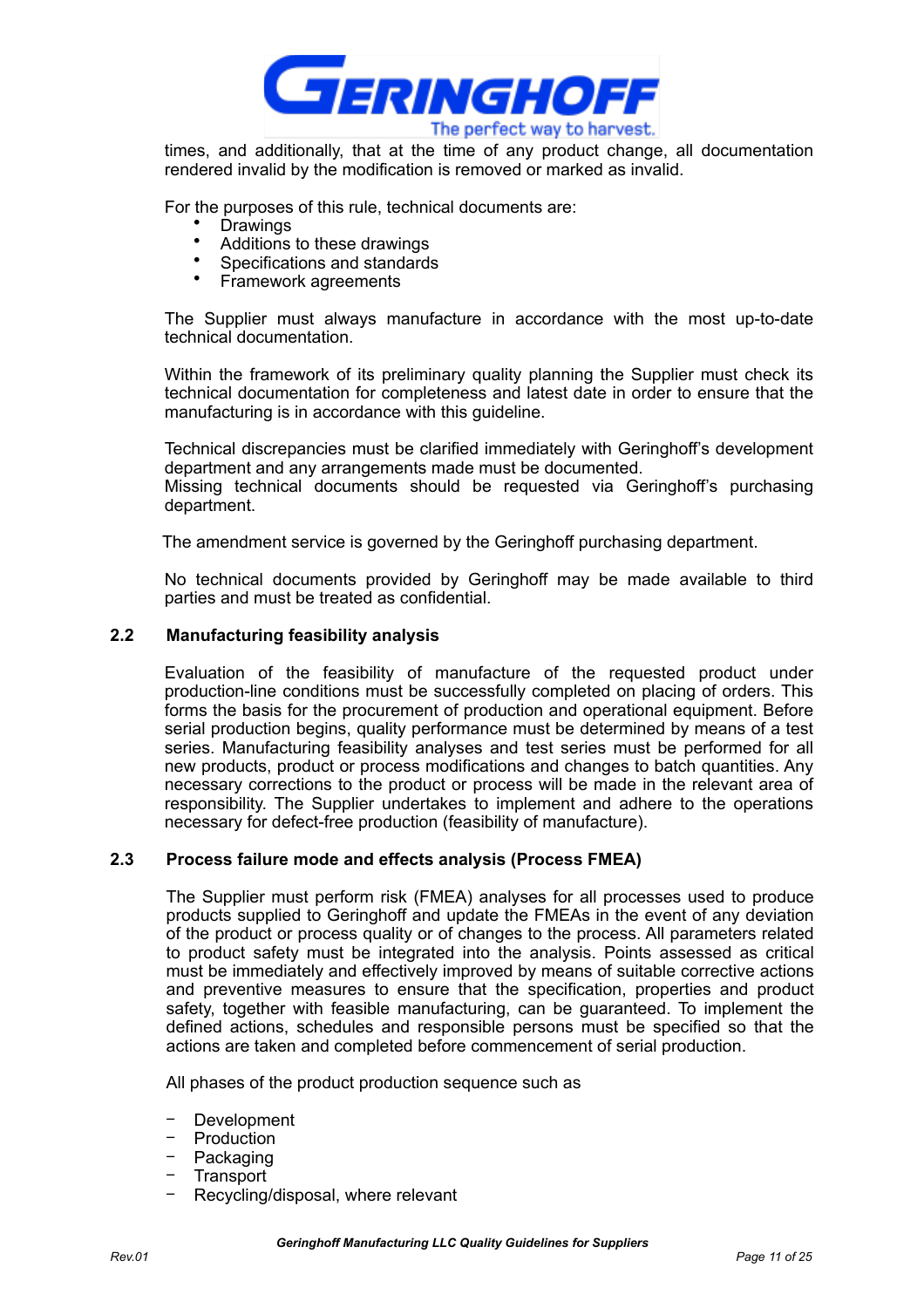

must be included and evaluated in the FMEA.

A FMEA must be created / revised under the following circumstances:

- − Development of new parts
- − Production of new parts
- − Changes to drawings
- − Relocation of premises
- − Changes to processes
- − Faults occur/complaints are raised

All process steps required for the manufacture of a product should be documented and evaluated in a process FMEA.

#### **2.4 Production control plans**

The production control plans should take account of the outcomes of the FMEA process, experience from similar processes and products and the use of improvement methods, etc. Based on the production control plan the Supplier must ensure adherence to all series inspections, taking into account the specified measurement/ test equipment and the sampling plans. The production control plan and all documents associated with it (drawings for the part and process authorizations plus test results) must be made available to Geringhoff on request.

#### **2.5 Test/Inspection planning**

A test plan must be created on the basis of the production control plan. All the characteristics to be tested/inspected, along with the associated test/inspection equipment for each work and test/inspection step, must follow from the testing/ inspection plan. The frequency of testing and the form of documentation of the results must be specified in the testing plan.

For the special characteristics, machine and process capability investigations must be carried out.

#### **2.6 Series monitoring**

To ensure the quality of testing and measurement the Supplier must regularly inspect its test/inspection equipment and document the results. The fitness of the equipment for measurement/testing must be verified before it is used.

The Supplier must ensure by means of systematic quality assurance steps that all products satisfy the requirements of the drawing and specifications. The following should be regarded as quality assurance actions:

- Incoming goods inspections
- Monitoring of process parameters
- Statistical process monitoring
- 100% testing where process are unfit
- Materials testing/Lifetime testing

The selection of the actions required is determined by the particular manufacturing conditions and product requirements that are necessary.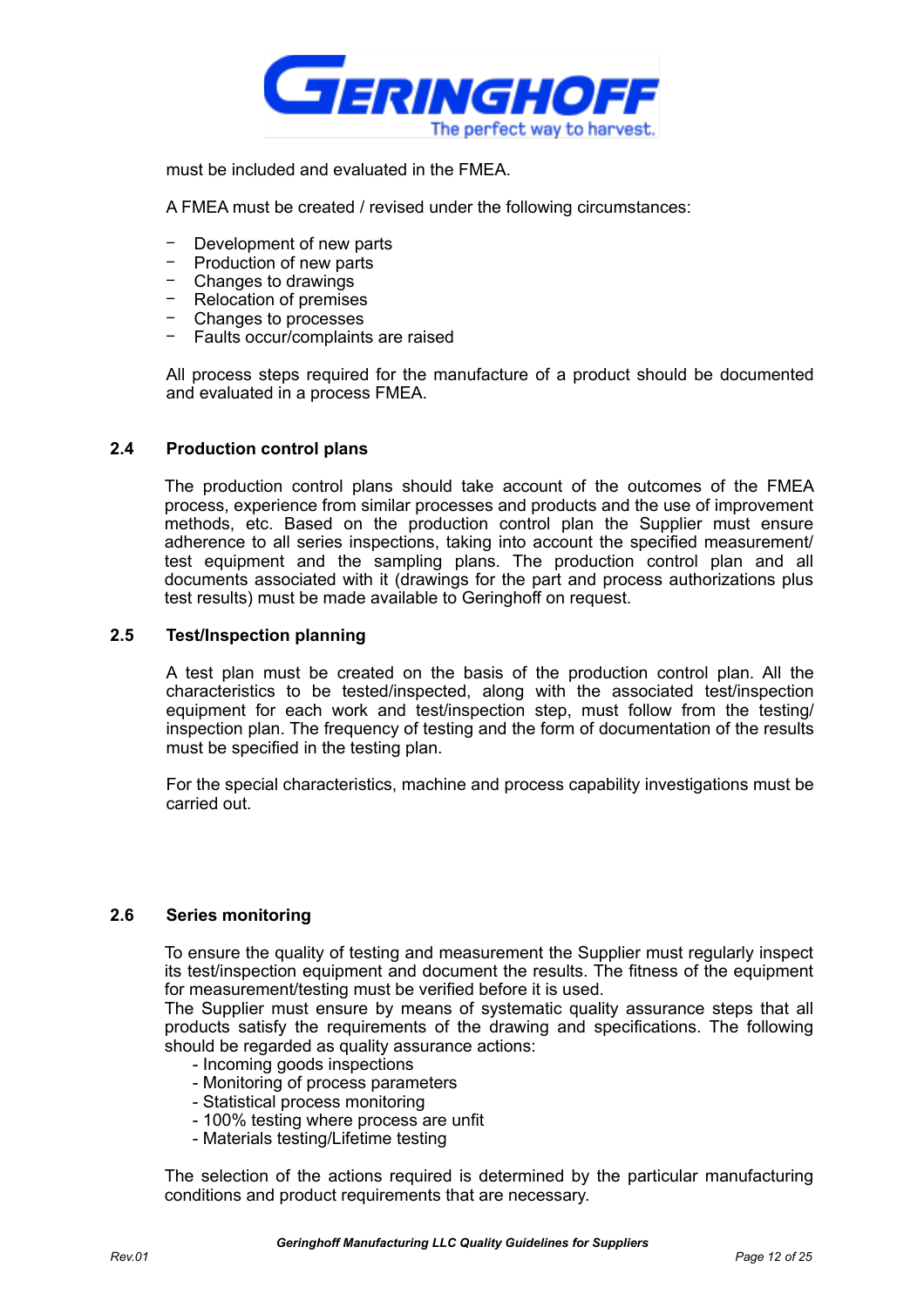

The Supplier must ensure by means of preventive maintenance that the tools and machines used are always fit for purpose and available for use.

The Supplier must provide test plans for the incoming goods inspection, parts manufacture, assembly, outgoing inspection and materials testing. For the test plan, all important and critical characteristics of the parts should be taken from the drawing and technical documents. When submitting tenders the Supplier must indicate which measurement/test equipment is necessary for the parts in question.

The test plan must in all cases be agreed with Geringhoff.

#### **2.7 Systems and equipment**

The Supplier must plan, create and procure all the plant and equipment necessary for manufacturing the part. The capacity and suitability of such plant and equipment should be verified and documented by suitable methods. If multiple pieces of equipment or multiple-cavity dies are used, the suitability of each must be verified and documented. The plant and equipment must be present in sufficient quantity no later than for the production of serial parts for the initial sampling date. This also includes all internal and external equipment and means of transportation.

#### **2.8 Test equipment**

The Supplier must maintain a system that labels the apparatus and test/inspection equipment used for evaluating characteristic values and that authorizes them for use. This test apparatus and equipment must be periodically monitored, calibrated, maintained and, where necessary, replaced. It must be ensured that only measuring equipment that is sufficiently fit for purpose is used. The requirements described here also apply to production equipment used for testing purposes.

#### **2.9 Capability certification**

The machine and process capability tests must be carried out in accordance with VDA vol. 4 or similar series SPC.

By using suitable statistical processes the Supplier must ensure that the machines, tools, measurement and testing equipment, together with the processes in which these are used, are suitable for and capable of the production of the products to be supplied to Geringhoff.

The characteristics to be applied in the capability tests are defined by Geringhoff and agreed with the Supplier before the start of the project.

The minimum requirements are:

| $-$ Machine capability           | cmk $\geq 1.67$ |
|----------------------------------|-----------------|
| - Provisional process capability | ppk $\geq 1.67$ |
| $-$ Process capability           | $cpk \geq 1.33$ |

The machine capability tests must be conducted no later than the initial sample date. An evaluation of the provisional process capability should first be submitted once a minimum of 25 samples with five measured values from different production batches or lots are present. Regular evaluation must be carried out no later than from the start of serial production.

If the minimum requirements are temporarily not achieved, 100% testing must be carried out until the proposed corrective measures take effect and the specified capabilities are achieved.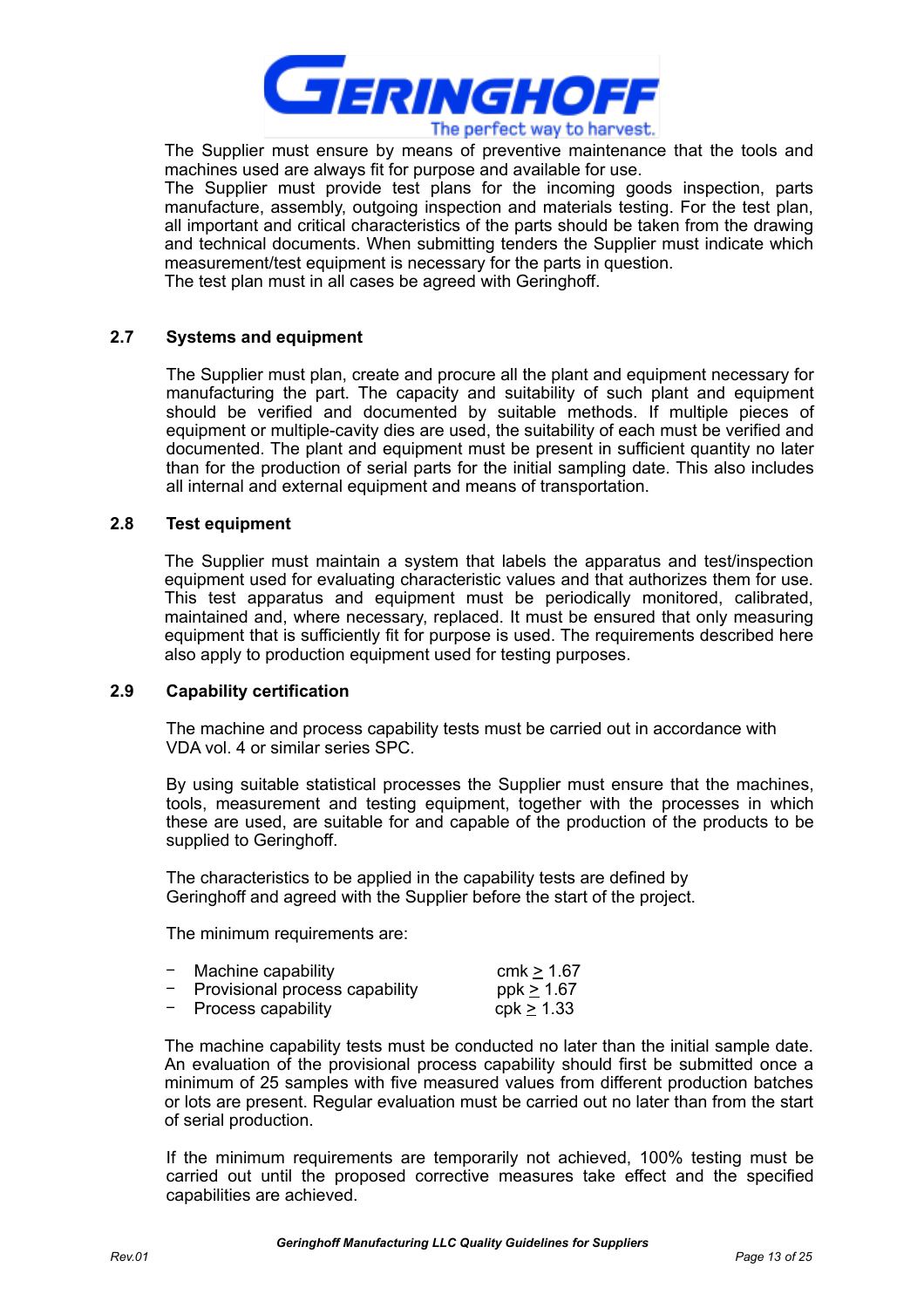

Regular evaluation must be carried out no later than from the start of serial production. Geringhoff reserves the right to access the documentation after giving prior notice.

*Definition:*

Machine: A single component within the production sequence

Process: A controlled, value-creating and repeatable sequence with measurable input and output, e.g. interaction of personnel, machines, materials, methods, equipment and working environment in a group of applied tasks.

#### **2.10 Maintenance**

The Supplier maintains a formalized system with appropriate documentation on the regular maintenance of its equipment. It must verify that quality capability is being maintained and must take prompt actions to remedy equipment wear. Suitable emergency plans must be in place for all critical processes to ensure that delivery capability is retained even in emergencies.

#### **2.11 Audit**

The Supplier must satisfy itself by means of regular product and process audits (both as per audit plan and incident-driven) that all product-related specifications (production, testing, labeling, preservation, cleanliness, packaging, delivery documents, etc.) are adhered to.

The outcomes, including the cause analysis (reason for deviation) and the corrective measures introduced, must be documented. The effectiveness of the measures must be demonstrated.

Geringhoff is further entitled at any time, by appointment, to check by means of a process, product or system audit whether the Supplier's quality assurance measures satisfy the requirements of Geringhoff Manufacturing LLC.

If quality problems arise that are caused by services and/or goods from the Supplier's subcontractors, the Supplier must perform a suitable audit at Geringhoff's request, if necessary with the participation of Geringhoff, at the subcontractor's premises and make the outcome available to Geringhoff. Regular audits must also be carried out on the subcontractors.

#### **2.12 Subcontractors**

The Supplier is wholly responsible for all goods and services provided by subcontractors. The Supplier must ensure that the requirements of these Quality Guidelines are also met by his subcontractors. This means that the Supplier must ensure the quality capability of his subcontractors.

#### **2.13 Approval for series production**

Approval for series production will only be given once all the activities planned in the project are successfully completed.

#### **2.14 Shipping (labeling and packaging)**

The goods must be packed by the Supplier in such a way that they are permanently protected from moisture and damage. Each packing container and every packaging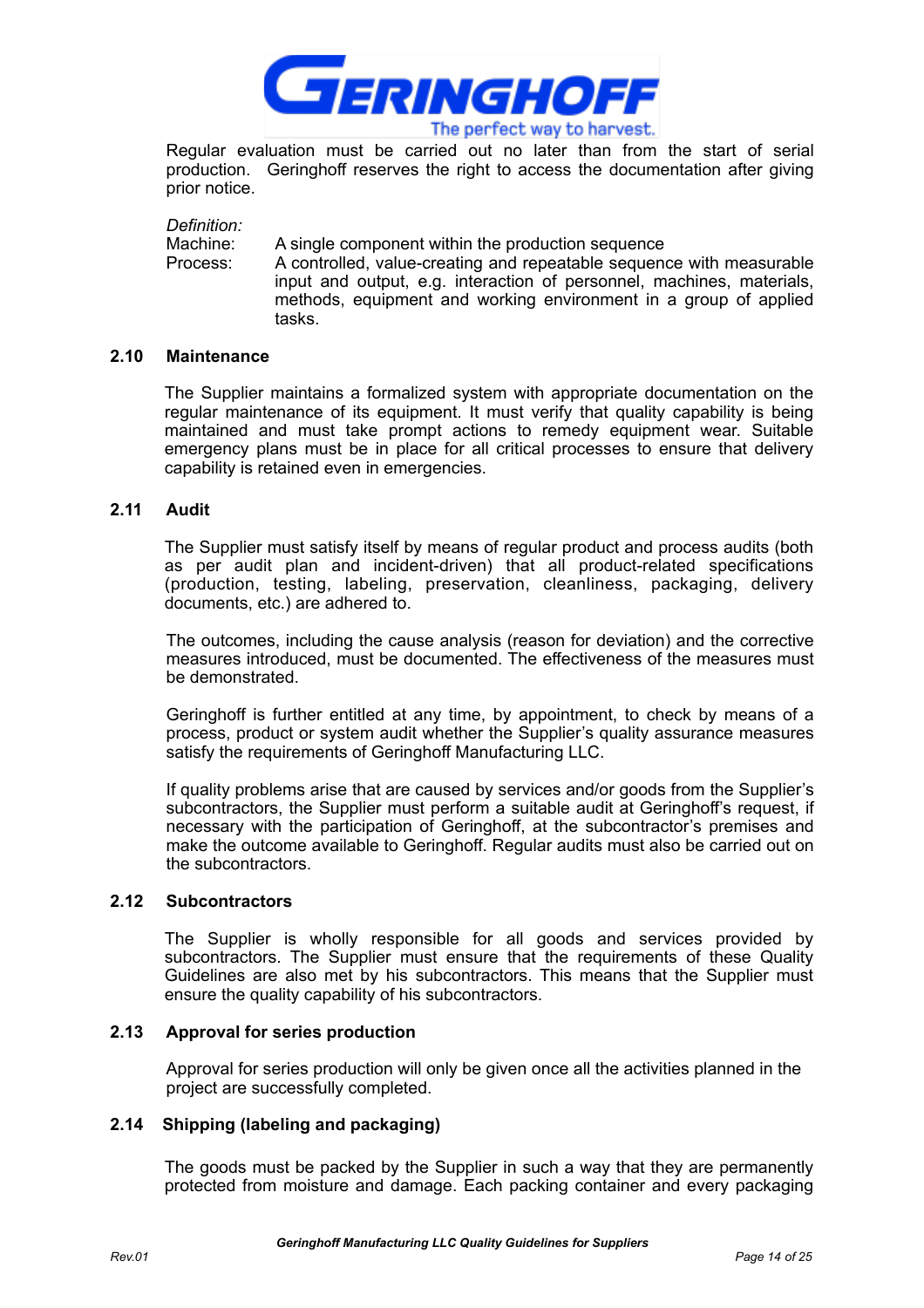

unit must be clearly labeled. Every packaging unit must be provided with a label or barcode label.

Goods labels conforming to VDA Standard 4902 or AIAG should be used. Review the Geringhoff Logistics Handbook for details.

Similarly, when handling the packing units, the goods labels must always be passed on with the goods to ensure their traceability. To avoid any mixing of batches and to ensure traceability, raw parts, parts purchased from subcontractors and parts from the Supplier's production facility must be verifiably safeguarded based on the 'First In – First Out' principle.

All packaging units of first series deliveries of new/modified parts/materials must be appropriately labeled. Similarly, following a complaint, all packaging units of the next three deliveries must be labeled '100% inspected parts'.

#### **2.15 Productive capacity**

The Supplier must demonstrate by means of a production test run that the required output can be achieved. This production test run must be documented.

#### **3 Process and product approval**

#### **3.1 Initial sample**

Initial samples are products manufactured and tested under series production conditions (machines, plant, operational and test equipment, machining conditions). The test results of all characteristics must be documented in an initial sample test report as per VDA Volume 2 or AIAG.

The number of parts to be documented is to be agreed with the Geringhoff quality assurance department.

The samples must be clearly labeled as initial samples. To identify the characteristics, the same numbers must be used in the initial sample test report and on the accompanying approved up-to-date drawing to be supplied by Geringhoff.

Assemblies that must be sampled due to Geringhoff's design department must be presented and submitted in full, including their constituent parts, to an initial sampling.

For products designed by the Supplier, the Supplier must sample and present the assembly. Initial sampling must be conducted for individual parts and sub-assemblies. Where necessary, Geringhoff should be allowed to inspect.

A serial delivery may be made only following written authorization of the initial samples by Geringhoff's quality assurance department. In exceptional cases approval may be given with special conditions; in such cases the Supplier must then present new initial samples by agreement with Geringhoff.

## **1. Causes for initial sample**

Possible causes for new initial sample reports include:

- o New part/new sampling
- o Following a change of subcontractor
- o Following a delivery block
- o Following prolonged suspension of production (over 12 months)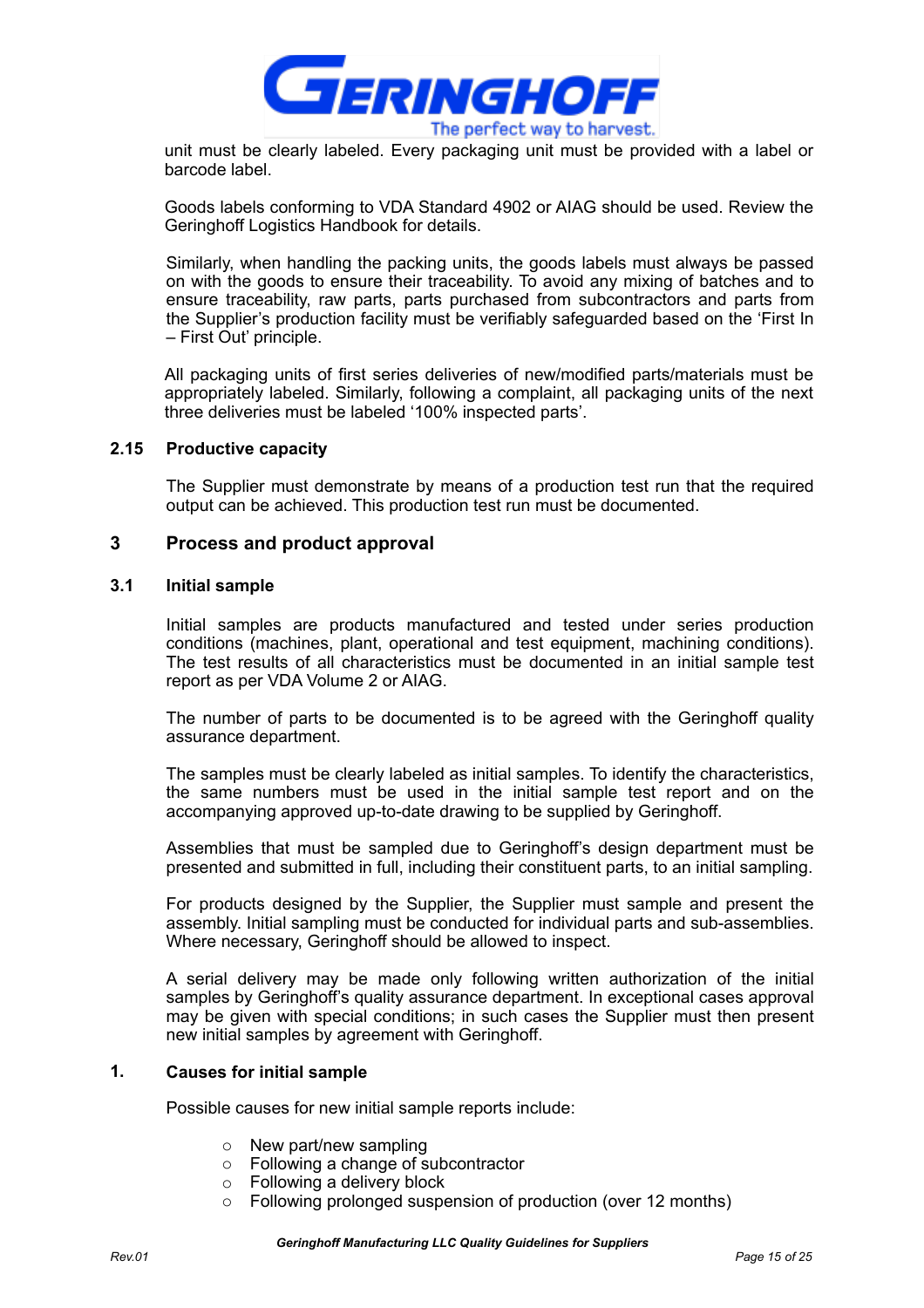

- o Relocation of production, e.g. to a new site
- o Changes to production process insofar as this affects product characteristics
- o Change of tools
- o Use of alternative materials

Exceptions are permitted only by agreement with the Geringhoff quality assurance department.

#### **2. Initial sample documentation**

The documentation for the initial samples should be taken as per VDA 2 or AIAG. It should be delivered at the same time as the initial samples. Where initial sample documentation is missing, incomplete or defective, this will result in a negative supplier evaluation. Initial samples supplied without documentation cannot be processed and may lead to additional costs that will be charged to the Supplier.

#### **3.1.3 Deviations in initial samples**

Where there are deviations from specification, written approval is required from the Geringhoff development department and is to be submitted together with the initial sample report. If initial samples that do not conform to the relevant specifications are submitted and no approval has been given by Geringhoff for the deviation, Geringhoff reserves the right not to process the sampling and/or to pass the resultant extra costs to the Supplier.

#### **3.1.4 Special approval**

In the following situations the Supplier must notify Geringhoff and obtain authorization from us before delivery:

a. When using different designs or materials to those that were previously authorized for this part

b. If new or modified tools (molds, models, dies etc.) are used, including additional or replacement tools (excluding fast-wearing tools)

c. If current tools are given a general overhaul or converted

d. If production processes or consumables are changed (including those of subcontractors)

e. If tools or production facilities are relocated to another site or are brought from another site

f. In case of a change of subcontractor and materials (e.g. heat treatment, coating)

g. Where approval is given again after tools for the production have been out of use for 12 months or longer

h. After the customer has requested suspension of deliveries due to a quality issue.

The objective of this requirement is to identify changes that may affect the direct customer or the end user of the part.

#### **3.1.5 Storage of reference samples**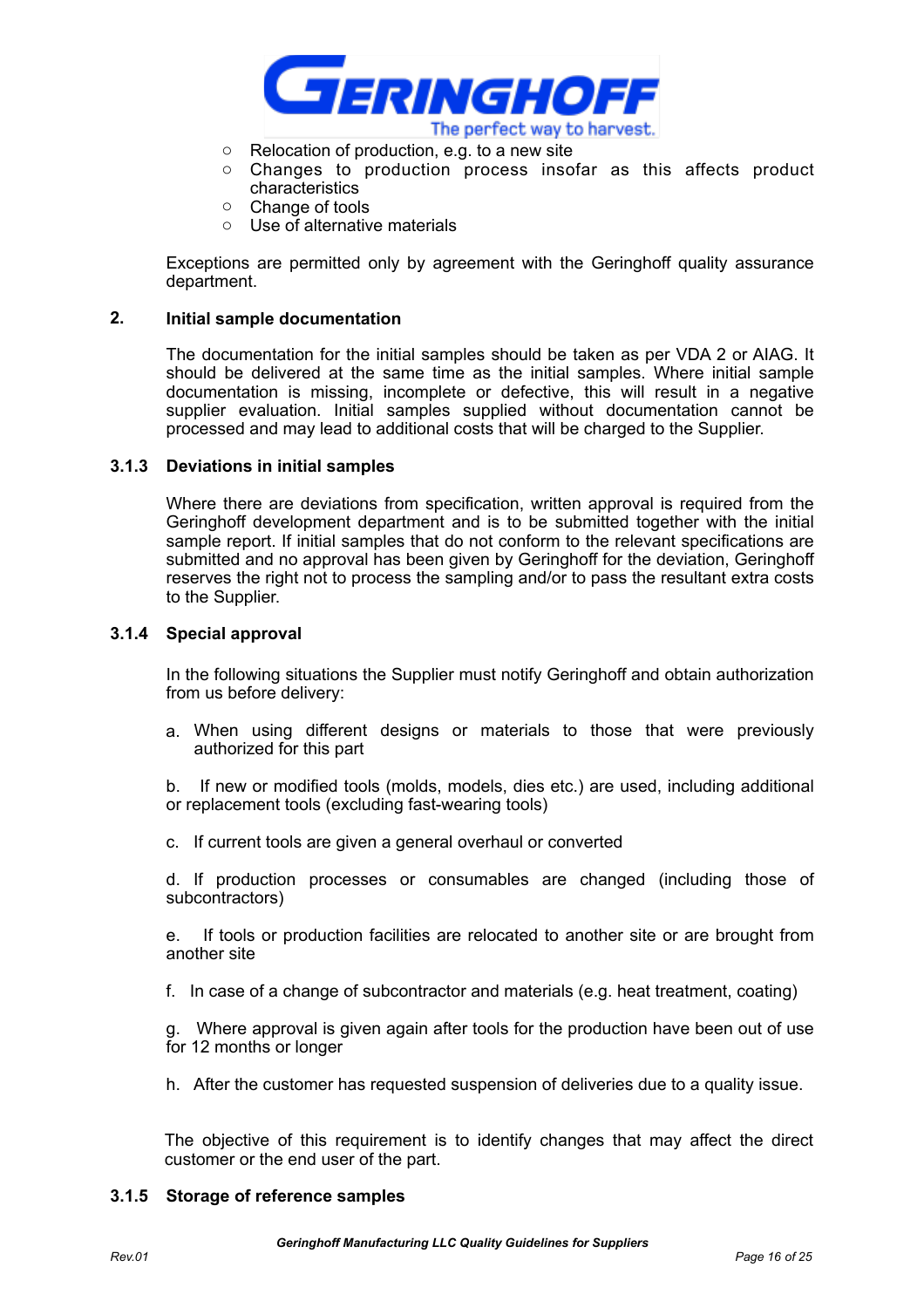

The Supplier must archive reference samples from initial sampling for the duration of the appropriate retention period. Deviations from this must be agreed by Geringhoff in writing.

#### **3.2 Requalification test**

The content, scope and interval of this should be agreed between Geringhoff and the Supplier and documented in the production control plan before series production begins. If no agreement is made, a full requalification test must be carried out at least once a year. If the test result is negative, the cause of the fault must be determined, remedial measures introduced and the Geringhoff quality assurance department informed of the situation immediately. All products must be subjected to dimension and function testing as per the production control plan. The Supplier must make the documentation available to Geringhoff on request within three working days.

#### **3.3 Labeling and traceability**

All products and/or containers must be so labeled that they can be uniquely identified and confusion and mix-ups avoided.

The Supplier undertakes in respect of Geringhoff to ensure the traceability of the products it supplies in compliance with a risk assessment. If a defect is discovered, the traceability must be such that the quantities of defective parts/products/batches, etc., can be effectively restricted.

#### **4 Additional Requirements**

#### **4.1 Retention periods**

The Supplier undertakes to retain all documents and drawings that provide traceability of the provided services for a minimum of 10 years in such a way that they can be accessed at short notice (see also VDA Volume 1 or AIAG standard).

#### **4.2 Appointment of responsible persons**

The Supplier must specify in writing the responsible contacts and their deputies for the following departments:

- Scheduling
- Production
- Quality management
- Directors

#### **4.3 Supplementary law**

These Quality Guidelines may be supplemented exclusively by the General Terms of Purchase of Geringhoff.

#### **4.4 Non-disclosure**

The confidential affairs, procedures and financial circumstances of the respective other business partner must be treated in confidence. This obligation to non-disclose applies also in particular to commercial and trade secrets, financial information, prices and customers. The Partners shall also oblige all relevant employees and suppliers to conform to this non-disclosure. The non-disclosure obligation continues after the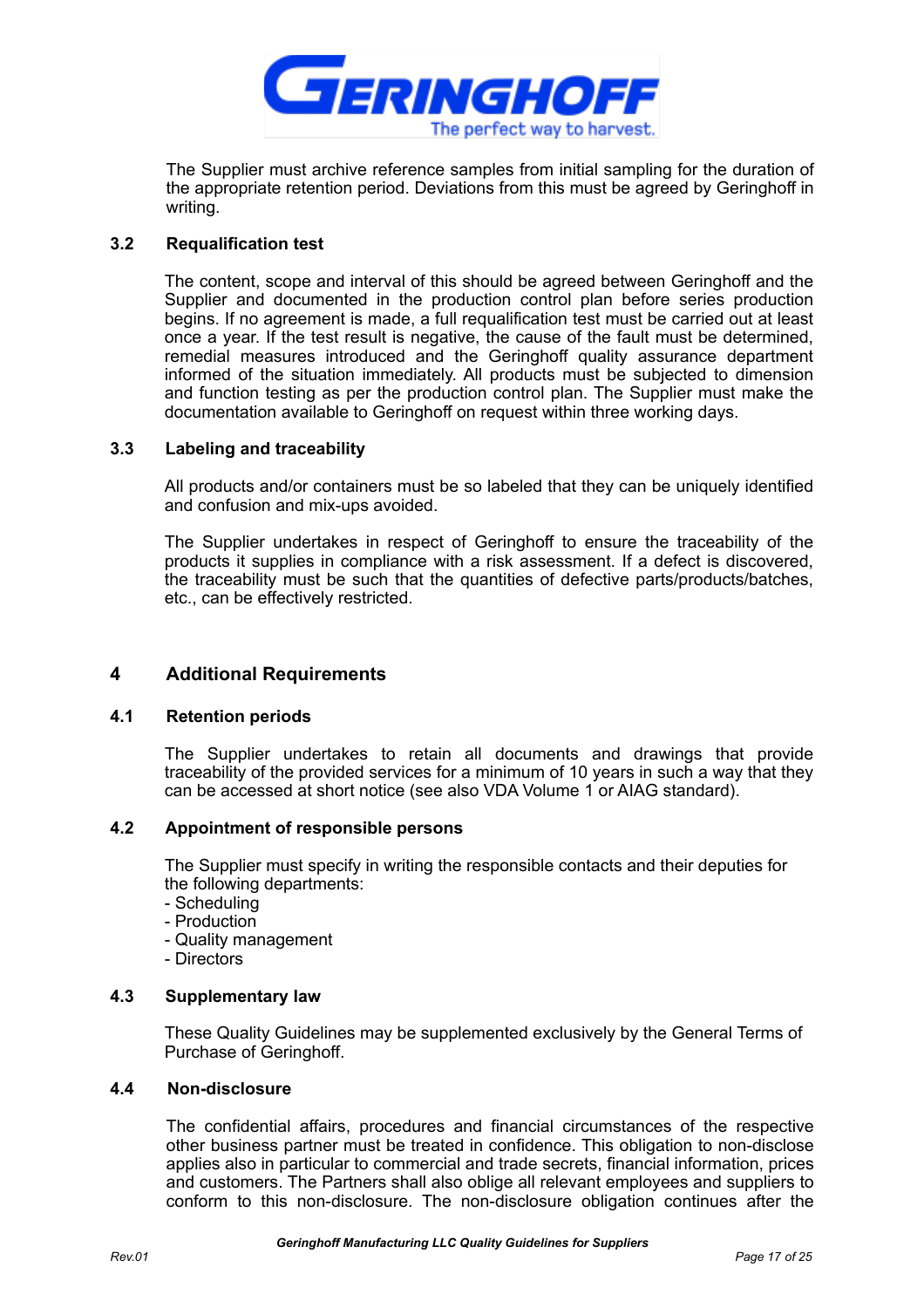

business partnership has ended. The non-disclosure declaration shall remain in force until the respective partner releases the other from the non-disclosure obligation. A signed Non-Disclosure Agreement has been required by Geringhoff purchasing department and is kept there.

#### **4.5 Term of this Agreement**

This Agreement comes into force when it is fully signed by both contractual parties and shall remain in force for an indefinite period.

It may be terminated by giving a notice of six months to the end of a month. This shall be without prejudice to the right to termination without notice for significant cause. Notice of termination must be made in writing.

#### **5 Product Liability**

If damage occurs due to a product supplied by the Supplier, the Supplier shall be liable within the framework of legal provisions to the extent to which the product it supplied is the original cause of this damage. To this extent the Supplier shall release Geringhoff expressly from its liability for products supplied by the Supplier.

The Supplier must arrange product liability insurance with an appropriate level of cover that includes not only the extended product risk, including damages abroad, but also the risk arising from the waiving of the objection of late submission of complaint. The Supplier must provide Geringhoff on request with evidence of the arrangement and existence of such insurance. Any change or cancellation of insurance must be communicated by the Supplier to Geringhoff without delay.

#### **6 Final Provisions**

Should provisions of these Quality Guidelines for Suppliers be or become ineffective, the validity of the remainder of the contract shall remain hereby unaffected. Geringhoff and its Supplier will then be obliged to replace the ineffective provision with another regulation that approaches the spirit of the earlier provision as closely as possible in legal and commercial terms.

#### **7 Change history of this Code of Conduct**

Revision 1: First edition, November 2014

## **8 Appendices**

- 1: Labeling of Initial Sample
- 2: Labeling of Test Part
- 3 : 8D report / 5W method
- 4: Goods Label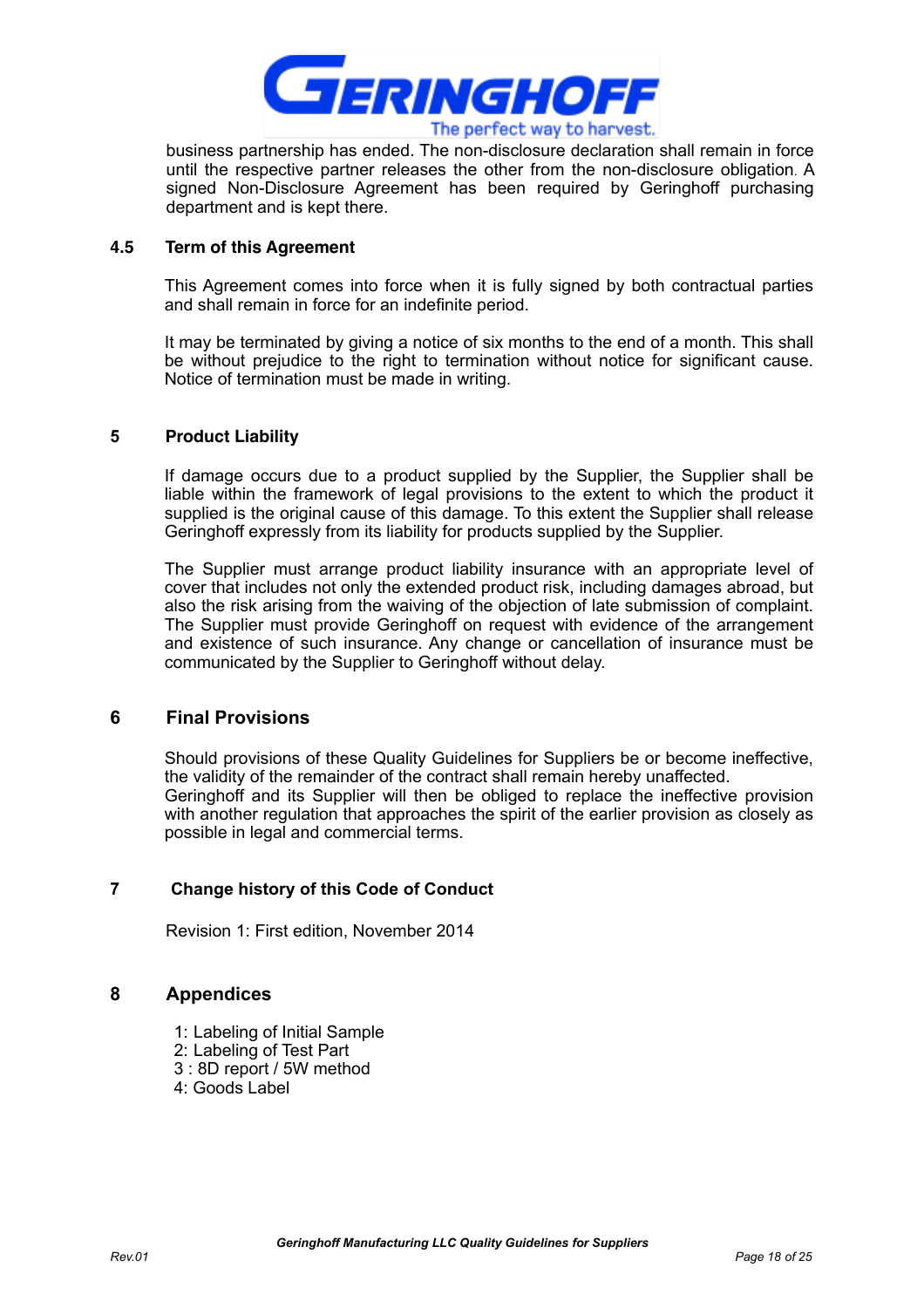

## **Appendix 1: Labeling of Initial Sample**

| <b>FERINGHOFF</b>                                       |                                      |                                                       |
|---------------------------------------------------------|--------------------------------------|-------------------------------------------------------|
| <b>Lieferant / Supplier:</b>                            |                                      | Tel.:<br>Fax:<br>E-Mail:                              |
| <b>CG Bestell-Nr. / CG order No.:</b>                   |                                      |                                                       |
|                                                         | <b>ERSTMUSTER / INITIAL SAMPLE</b>   | <b>EMPB Nr. / I.S.I.R. No.</b>                        |
| <b>ACHTUNG</b><br><b>Bitte umgehend an die</b>          | Material Nr. / Item No.:             | Anmerkungen Lieferant /<br><b>Remarks of supplier</b> |
| Abteilung Qualitätsabteilung<br>weiterleiten.           | Zeichnungs-Nr. / Drawing No.:        |                                                       |
| <b>ATTENTION</b><br><b>Urgent Goods. Please forward</b> | Änderungsindex / Modification index: |                                                       |
| immediately to the Department<br>for Quality.           | <b>Bezeichnung / Description:</b>    |                                                       |
|                                                         | Datum / Date:                        |                                                       |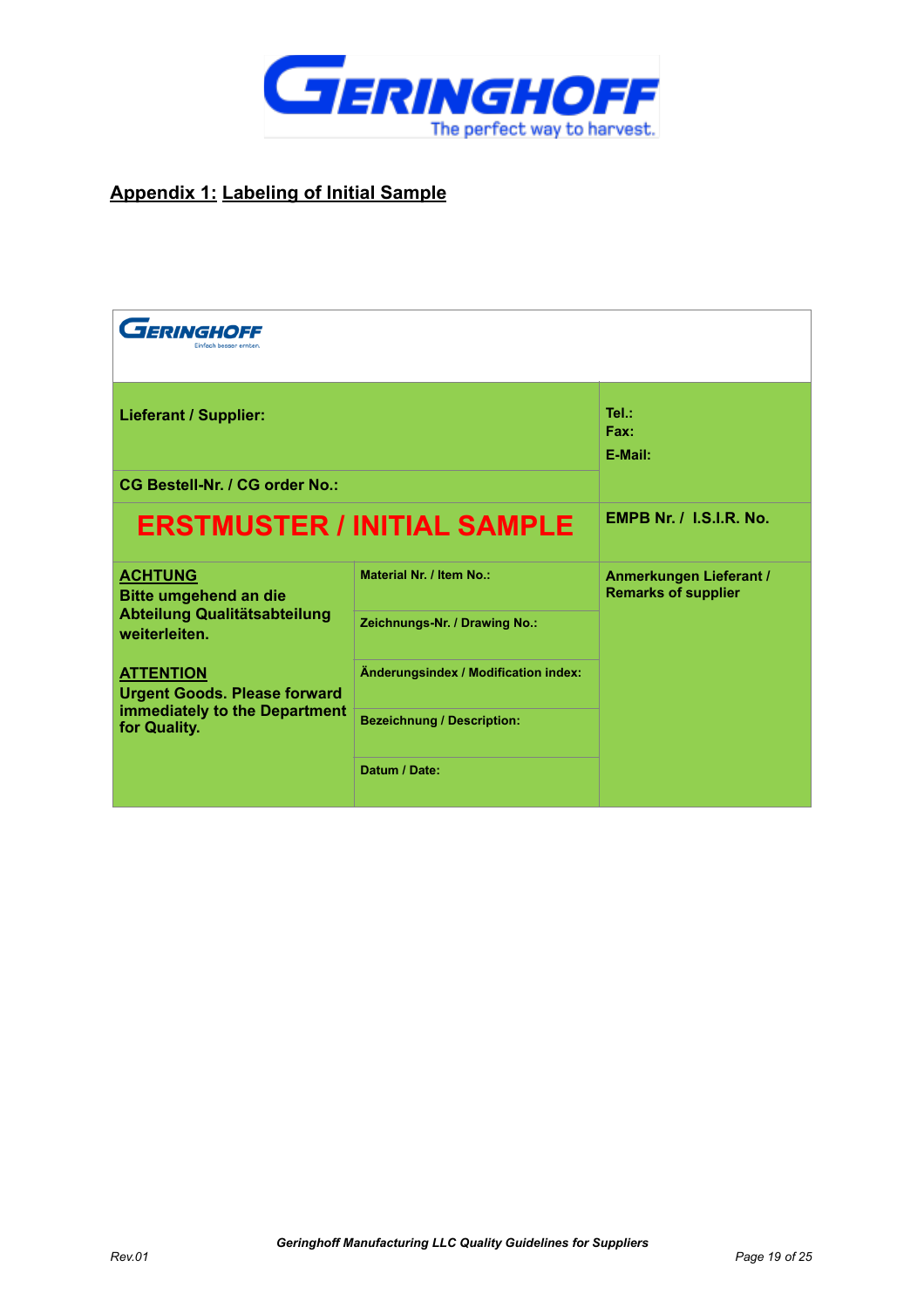

## **Appendix 2: Labeling of Test Part**

| <b>FERINGHOFF</b>                                       |                                             |                                                              |
|---------------------------------------------------------|---------------------------------------------|--------------------------------------------------------------|
| <b>Lieferant / Supplier:</b>                            |                                             | Tel.:<br>Fax:<br>E-Mail:                                     |
| <b>CG Bestell-Nr. / CG order No.:</b>                   |                                             |                                                              |
|                                                         |                                             | <b>EMPB Nr. / I.S.I.R. No.</b>                               |
| <b>ACHTUNG</b><br><b>Bitte umgehend an die</b>          | <b>Material Nr. / Item No.:</b>             | <b>Anmerkungen Lieferant /</b><br><b>Remarks of supplier</b> |
| <b>Abteilung Qualitätsabteilung</b><br>weiterleiten.    | Zeichnungs-Nr. / Drawing No.:               |                                                              |
| <b>ATTENTION</b><br><b>Urgent Goods. Please forward</b> | <b>Änderungsindex / Modification index:</b> |                                                              |
| <b>immediately to the Department</b><br>for Quality.    | <b>Bezeichnung / Description:</b>           |                                                              |
|                                                         | Datum / Date:                               |                                                              |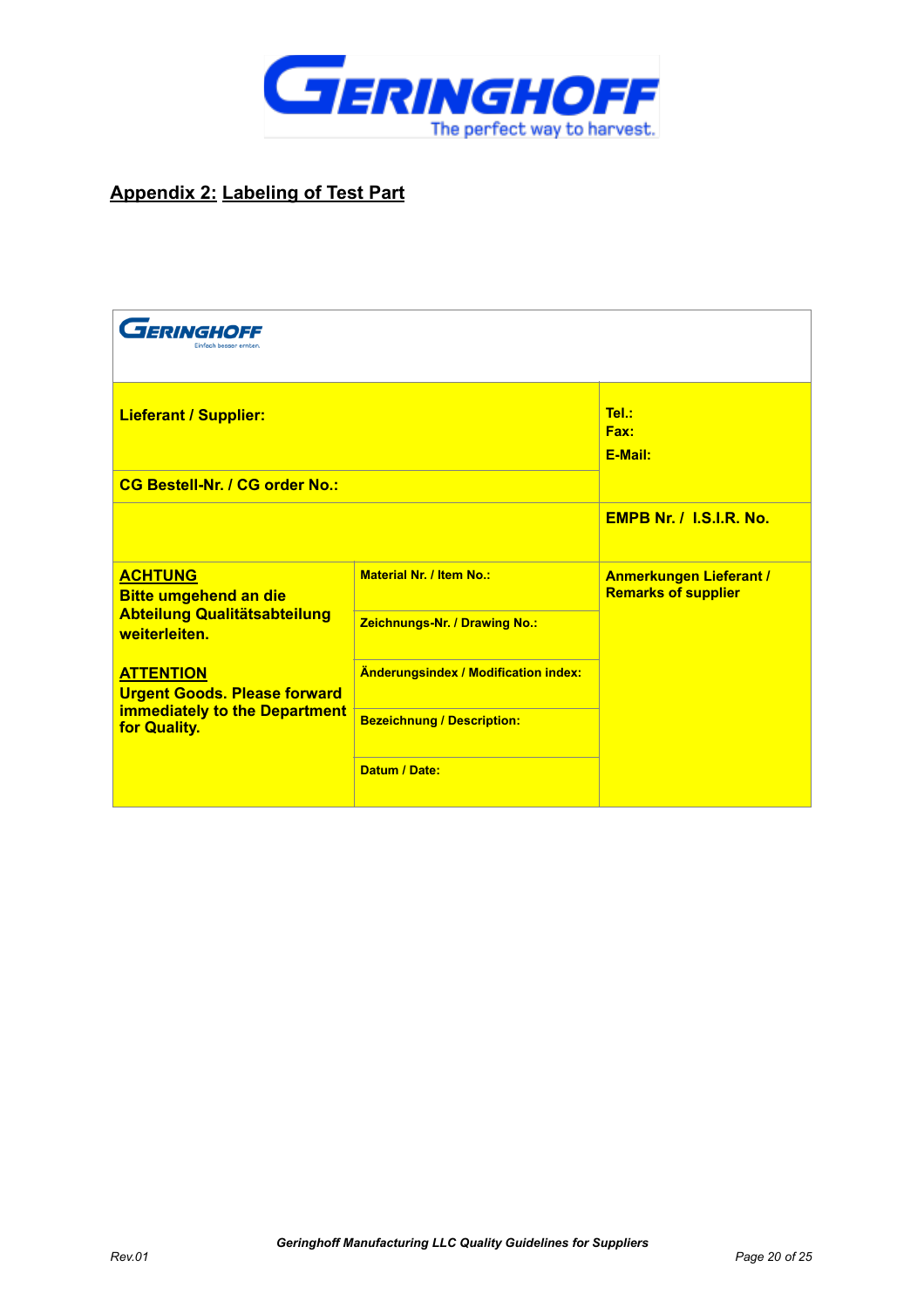

**Appendix 3: 8D- Report / 5 W – Method**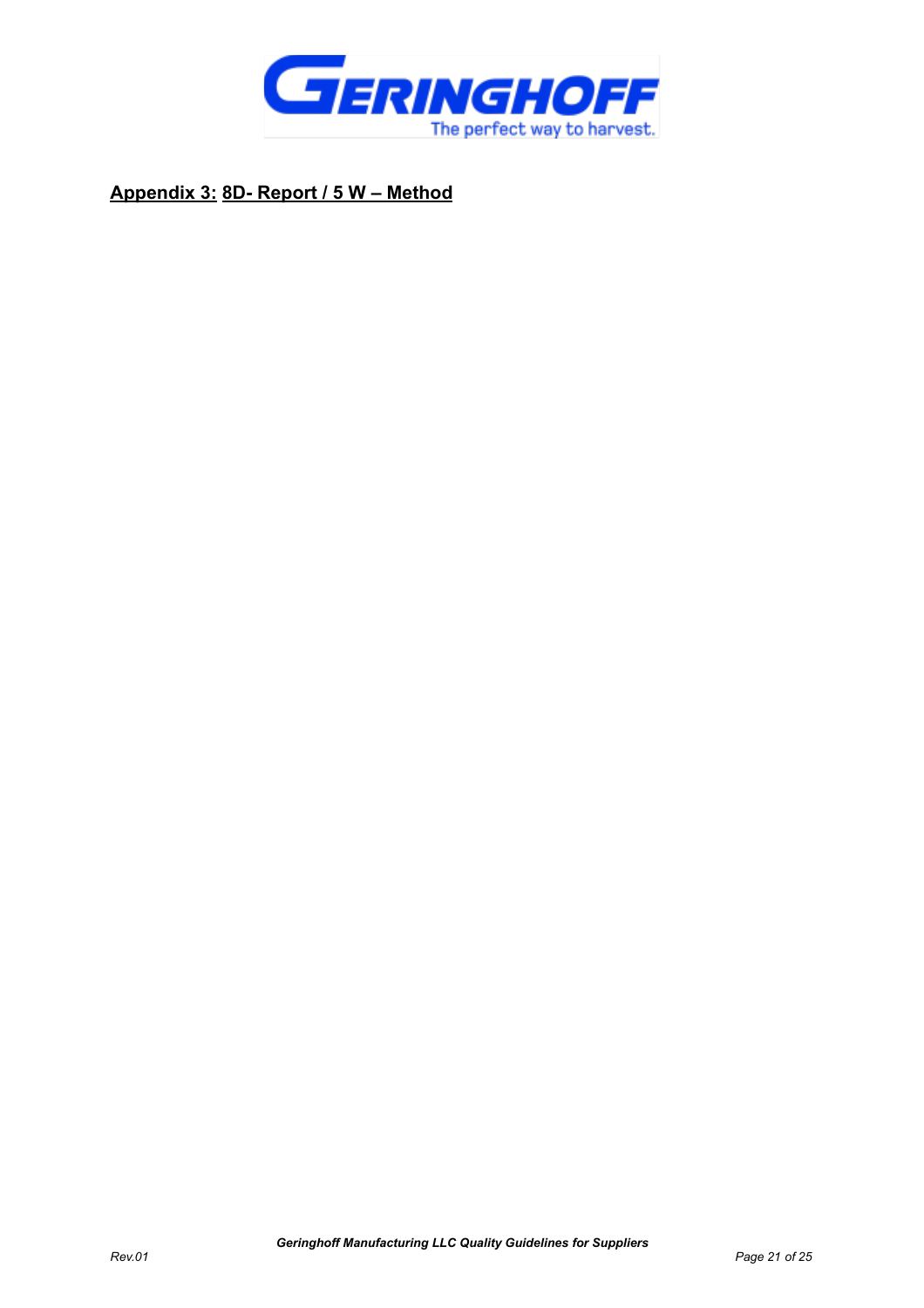

*GERINGHOFF Mfg* **- 8D Response Report**

|                                                                                              | WHO IS AFFECTED BY THE PROBLEM?                                      | Date Open:                                                                                                                   | 8D No.:                   |                       |                 |
|----------------------------------------------------------------------------------------------|----------------------------------------------------------------------|------------------------------------------------------------------------------------------------------------------------------|---------------------------|-----------------------|-----------------|
| Company:                                                                                     |                                                                      | Initial Response:                                                                                                            | Customer<br>Complaint No. |                       |                 |
| Address:                                                                                     |                                                                      | <b>Target Close Date:</b>                                                                                                    |                           |                       |                 |
| Location:                                                                                    |                                                                      | <b>Revision Date(s):</b>                                                                                                     |                           |                       |                 |
| Part No./Code                                                                                |                                                                      | 8D Initiator:                                                                                                                |                           |                       |                 |
| <b>Product Name:</b>                                                                         |                                                                      | 8D Initiator's Spvr:                                                                                                         |                           |                       |                 |
| $\Box$ INTERNAL                                                                              | EXTERNAL<br>or                                                       | <b>Actual Close Date:</b>                                                                                                    |                           |                       |                 |
|                                                                                              | <b>D1 TEAM MEMBER NAMES/TITLES:</b>                                  | D2 PROBLEM STATEMENT/DESCRIPTION (quantify) (one defect per 8D)                                                              |                           |                       |                 |
| Champion:<br>Team Leader:                                                                    |                                                                      |                                                                                                                              |                           |                       |                 |
| Team Members:                                                                                |                                                                      |                                                                                                                              |                           |                       |                 |
|                                                                                              |                                                                      |                                                                                                                              |                           |                       |                 |
|                                                                                              |                                                                      |                                                                                                                              |                           |                       |                 |
|                                                                                              |                                                                      |                                                                                                                              | %                         | <b>Target</b>         | <b>Actual</b>   |
|                                                                                              | D3 CHOOSE AND VERIFY INTERIM CONTAINMENT ACTION(S) (ICA):            |                                                                                                                              | <b>Effective:</b>         | Date:                 | Date:           |
|                                                                                              |                                                                      |                                                                                                                              |                           |                       |                 |
|                                                                                              |                                                                      |                                                                                                                              |                           |                       |                 |
|                                                                                              |                                                                      |                                                                                                                              |                           |                       |                 |
|                                                                                              | HOW DID YOU VERIFY THE EFFECTIVENESS OF THE ICA?                     |                                                                                                                              |                           |                       |                 |
|                                                                                              |                                                                      |                                                                                                                              |                           |                       |                 |
|                                                                                              |                                                                      |                                                                                                                              |                           |                       |                 |
|                                                                                              | D4 DEFINE AND VERIFY ROOT CAUSE(S):                                  |                                                                                                                              |                           |                       | % Contribution: |
|                                                                                              |                                                                      |                                                                                                                              |                           |                       |                 |
|                                                                                              |                                                                      |                                                                                                                              |                           |                       |                 |
|                                                                                              |                                                                      |                                                                                                                              |                           |                       |                 |
|                                                                                              | HOW DID YOU VERIFY THE ROOT CAUSE(S)?                                |                                                                                                                              |                           |                       |                 |
|                                                                                              |                                                                      |                                                                                                                              |                           |                       |                 |
|                                                                                              |                                                                      |                                                                                                                              |                           |                       |                 |
|                                                                                              |                                                                      |                                                                                                                              |                           |                       |                 |
|                                                                                              | D5 CHOOSE AND VERIFY PERMANENT CORRECTIVE ACTION(S) (PCA):           |                                                                                                                              |                           |                       | % Effective:    |
|                                                                                              |                                                                      |                                                                                                                              |                           |                       |                 |
|                                                                                              |                                                                      |                                                                                                                              |                           |                       |                 |
|                                                                                              | HOW DID YOU VERIFY THE EFFECTIVENESS OF THE PCA?:                    |                                                                                                                              |                           |                       |                 |
|                                                                                              |                                                                      |                                                                                                                              |                           |                       |                 |
|                                                                                              |                                                                      |                                                                                                                              |                           |                       |                 |
|                                                                                              |                                                                      |                                                                                                                              |                           |                       |                 |
|                                                                                              | D6 IMPLEMENT AND VALIDATE PERMANENT CORRECTIVE ACTION(S) (PCA):      |                                                                                                                              |                           | <b>Target</b>         | <b>Actual</b>   |
|                                                                                              |                                                                      |                                                                                                                              |                           | Date:                 | Date:           |
|                                                                                              |                                                                      |                                                                                                                              |                           |                       |                 |
|                                                                                              |                                                                      |                                                                                                                              |                           |                       |                 |
|                                                                                              | HOW WILL YOU VALIDATE THE PCA?                                       |                                                                                                                              |                           |                       |                 |
|                                                                                              |                                                                      |                                                                                                                              |                           |                       |                 |
|                                                                                              |                                                                      |                                                                                                                              |                           |                       |                 |
|                                                                                              |                                                                      |                                                                                                                              |                           |                       |                 |
|                                                                                              | D7 SYSTEM PREVENTION ACTIONS TO PREVENT RECURRENCE:                  |                                                                                                                              |                           | <b>Target</b>         | <b>Actual</b>   |
|                                                                                              | Mistake Proofing: How are you going to ensure it can't happen again? |                                                                                                                              |                           | Date:                 | Date:           |
|                                                                                              |                                                                      |                                                                                                                              |                           |                       |                 |
|                                                                                              |                                                                      |                                                                                                                              |                           |                       |                 |
|                                                                                              |                                                                      |                                                                                                                              |                           |                       |                 |
|                                                                                              |                                                                      | <b>HAS CORRECTIVE ACTION/IMPLEMENTATION BEEN REVIEWED AGAINST DOCUMENTS?:</b>                                                |                           |                       |                 |
| $\Box$ FMEA<br>$\Box$ Flowchart<br>Proc./Work Instr.<br>Check boxes that apply: Control Plan |                                                                      |                                                                                                                              |                           | Add to Internal Audit |                 |
|                                                                                              |                                                                      | D8 TEAM AND INDIVIDUAL RECOGNITION: Recognize the collective efforts of the team.                                            |                           |                       |                 |
|                                                                                              |                                                                      | Original: To the dept. Sprv/Mgr. Copy: All initial 8D's and revisions must be sent to appropriate personnel at the location. |                           |                       |                 |
|                                                                                              |                                                                      |                                                                                                                              |                           |                       |                 |

page 1 of 9 and 18-Nov-14 Rev. 1 Rev. 1 and 2012 18: Nov-14 and 2013 18: Nov-14 and 2013 18: Nov-14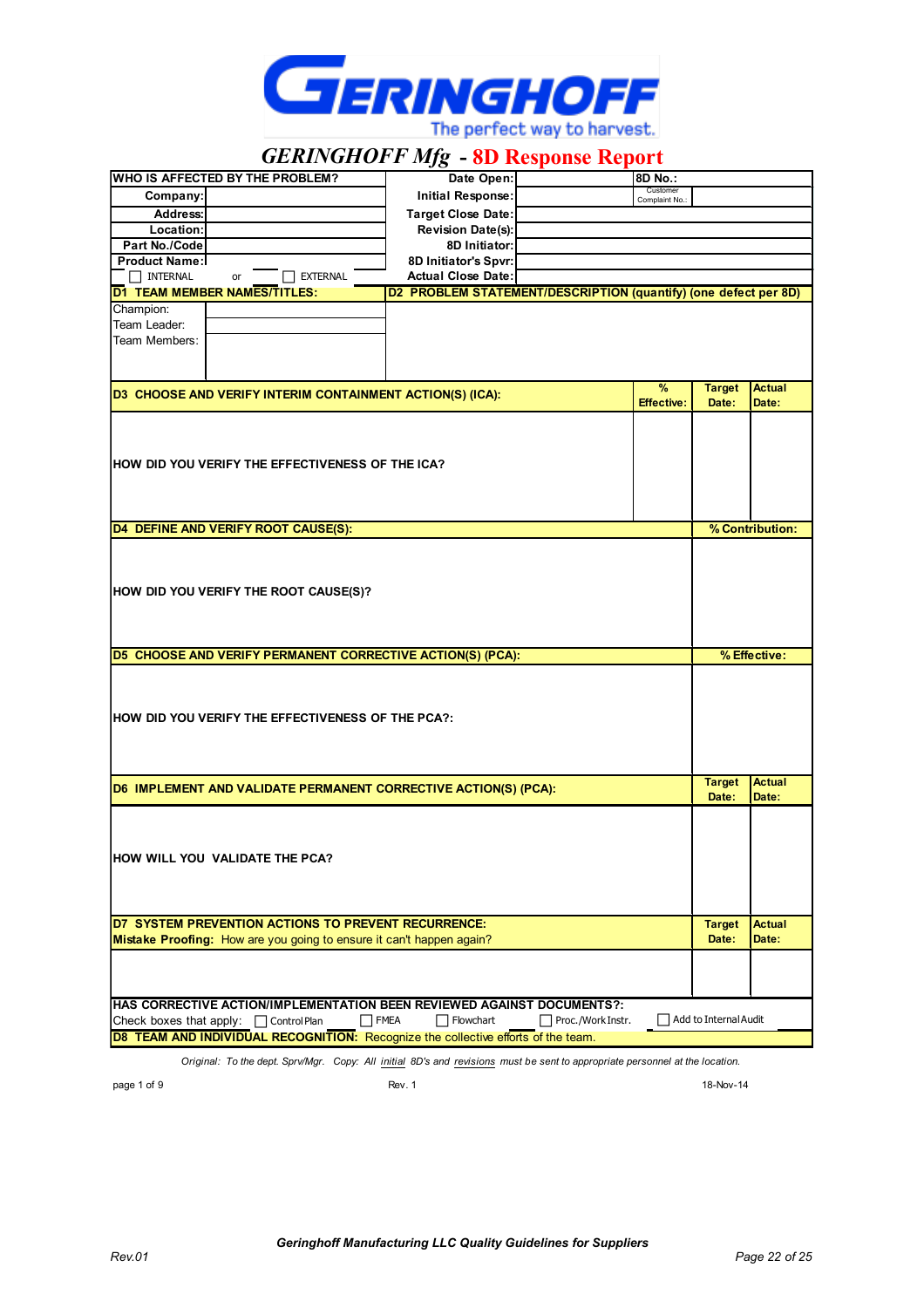

## **GERINGHOFF**

**5-WHY ANALYSIS SHEET** 



Note: Continue on separate page if 5-Whys are not enough to determine root cause. \*TBD = To Be Determined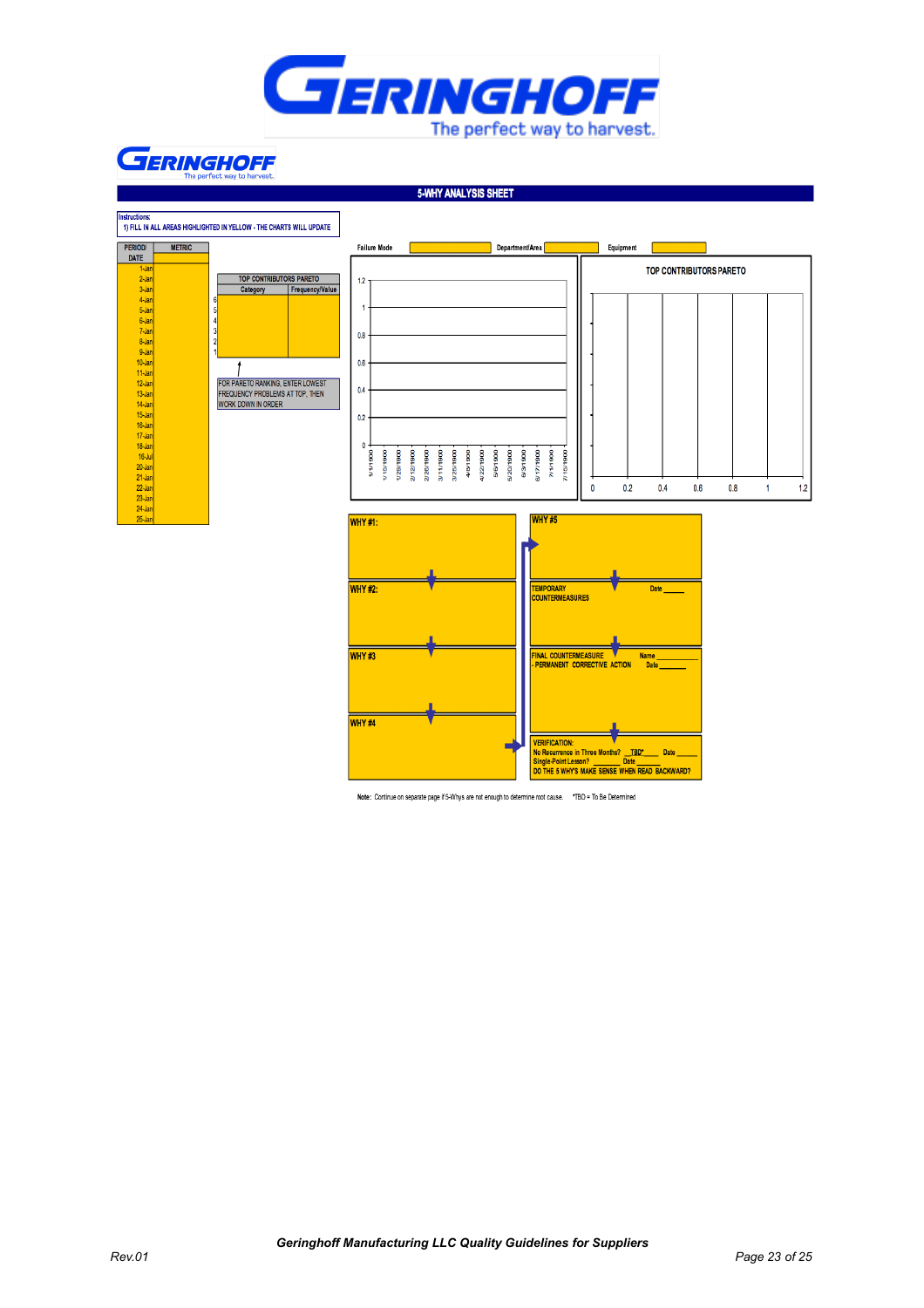

## **Appendix 4: Goods Label**

| Fa. Muster KG                                   | (1) Altabetells - Lagarat - Howarskeges Henne                                            |                     |                           |
|-------------------------------------------------|------------------------------------------------------------------------------------------|---------------------|---------------------------|
| 00000 Musterstadt                               | 384 T                                                                                    |                     |                           |
| (3) Lichtmichight, N. (N.)                      | AT LATA emoty/action (NLA Brome, Work, IVLY CES.                                         |                     |                           |
| 12345678                                        | A. Absender, Werk, 11111 Lieferstadt                                                     |                     |                           |
|                                                 | <b>CJ Coverts Netto</b>                                                                  | (CLITCHMATHE SPAIN) | IT: And of IT's better by |
|                                                 | 34 kg                                                                                    | 158 kg              | 3                         |
| A 123 456 7890<br>TO F (Wrange IS)<br>1 000 St. | (11) Illustrates Latinung, Londong<br>IT TO THAT A PART LINE BY A RETAIL                 | Elektr. Steuergerat |                           |
| (USS MARATON NO OR<br>123 45678                 | 987654321B<br><b>IT IS TORONTO</b><br>(4) Anniversitation resume<br>D 960126<br>D 940801 |                     |                           |
| (NUPalements) 24<br>9876543 21                  | IN Charges M. 24                                                                         | C 123456            |                           |

**Sample Single Label 4902**